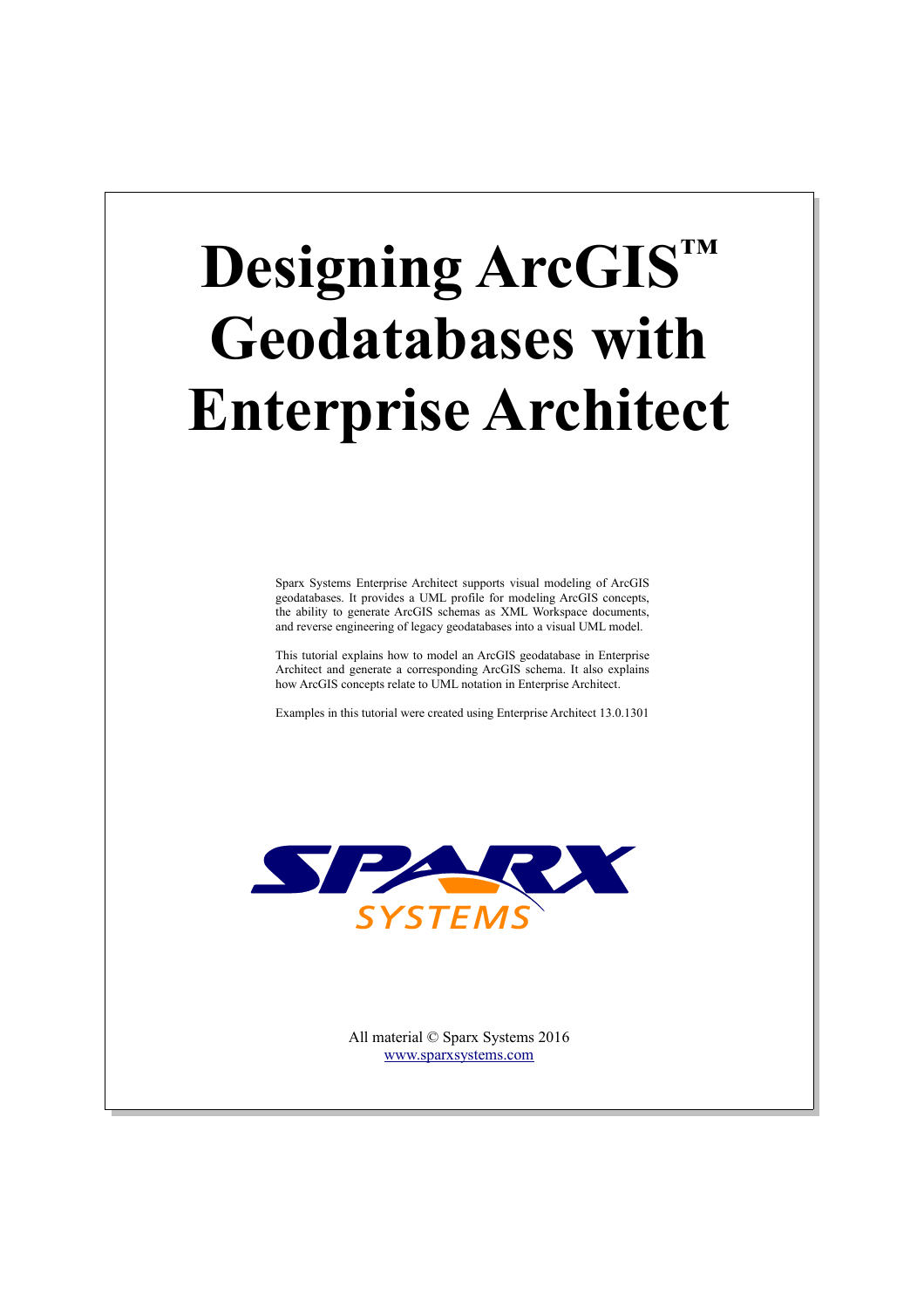## **Table of Contents**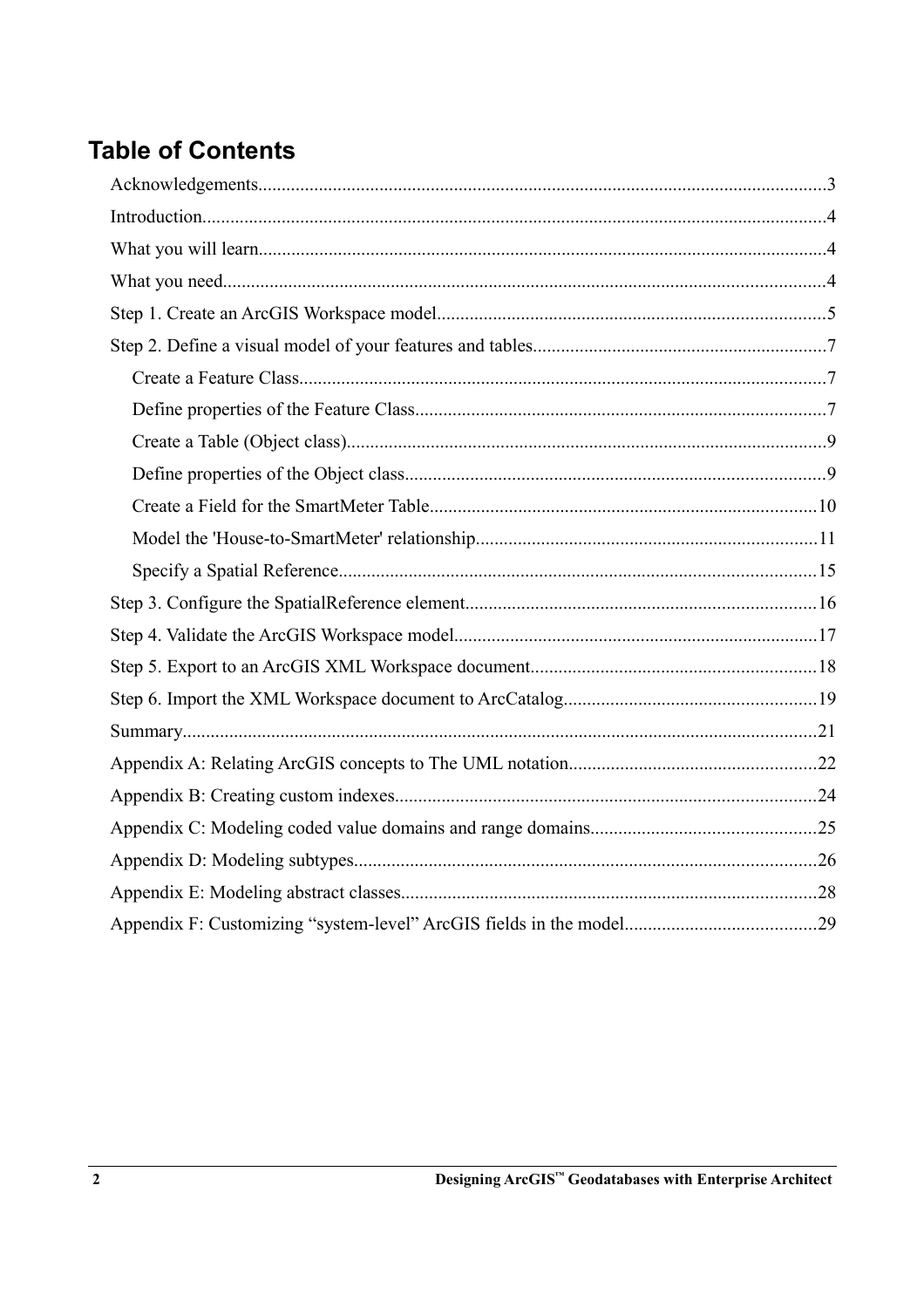## **Acknowledgements**

Support for modeling ArcGIS databases in Enterprise Architect was developed in collaboration with the Commonwealth Scientific and Industrial Research Organisation (CSIRO), who defined mappings between UML 2 and ArcGIS concepts, and prototyped an automated import and export capability for ArcGIS geodatabase schemas represented in UML.

*Matt Langley* and *Anthony Burgon* of *[Geoplex,](http://geoplex.com.au/)* and *Frank Truyen* of *[Cephas Consulting Corp](http://cephas.cc/)* helped to improve early implementations of MDG Technology for ArcGIS via reviews and suggested enhancements to the ArcGIS profile and related functionality.

As subject matter experts, the following people have provided valuable suggestions to expand Enterprise Architect's UML Profile for ArcGIS and to improve the effectiveness of model-driven generation of geodatabase schemas for ArcGIS:

- *Khin Fah Bong* of *Shell.*
- *Narmina Lovely* of *BHP Billiton Petroleum Pty Ltd.*
- Staff at *Willbros Group, Inc.*

*Tobias Spears*, of *Fisheries and Oceans Canada* contributed valuable feedback on achieving model reuse by ensuring compatibility of metadata across modeling tools.

Esri, ArcGIS and ArcCatalog are trademarks, registered trademarks, or service marks of Esri in the United States, the European Community, or certain other jurisdictions.

MDG Technology is a registered trademark of Sparx Systems Pty Ltd.

UML is a registered trademark of The Object Management Group (OMG).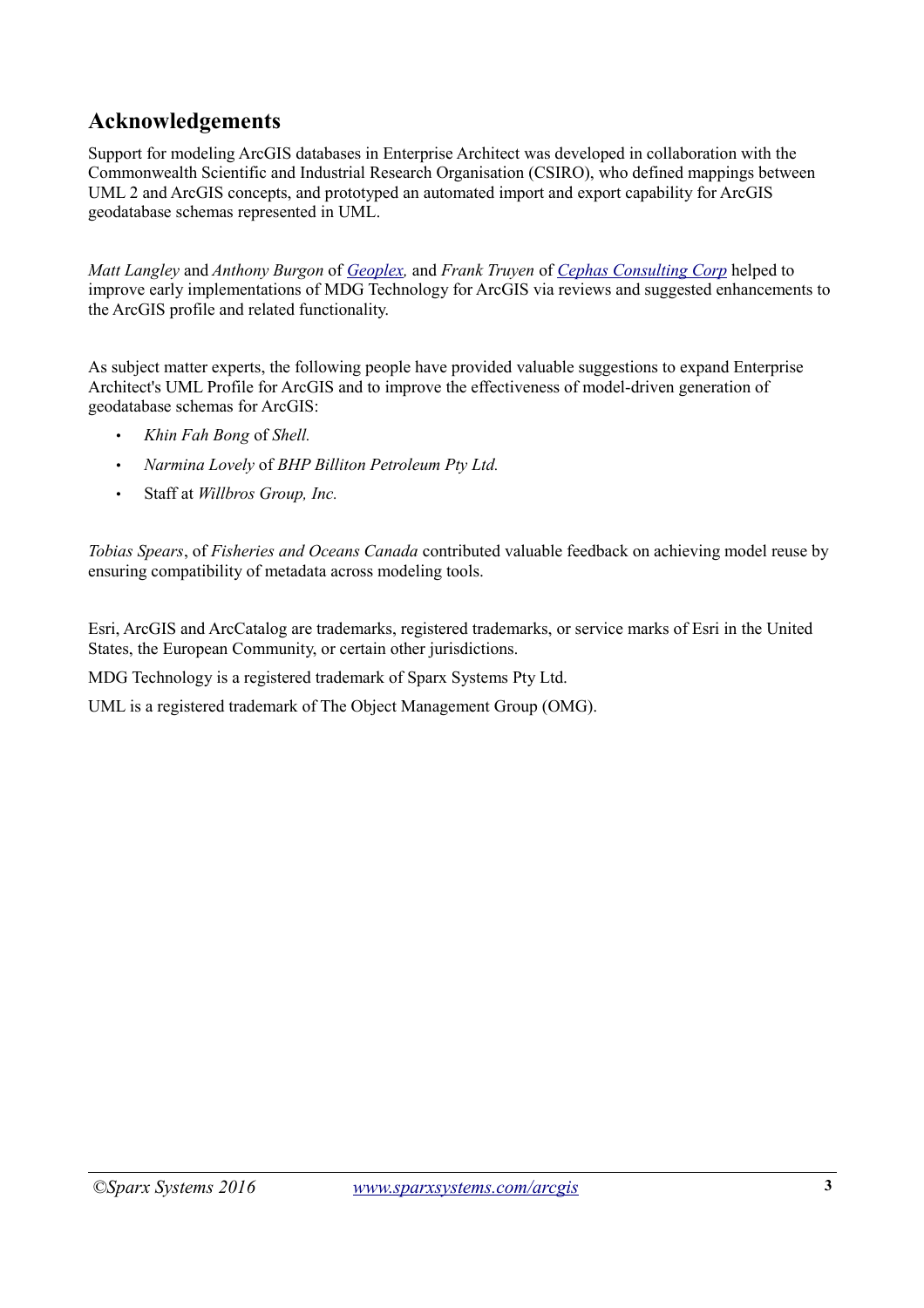## **Introduction**

Sparx Systems Enterprise Architect provides built-in support for modeling ArcGIS geodatabase designs. Using a UML profile for ArcGIS, Enterprise Architect helps you to:

- Create a visual UML model of your ArcGIS geodatabase
- Export your modeled ArcGIS schema as an XML Workspace document that is readable by ArcGIS 10.x.
- Import your existing ArcGIS database schemas to an Enterprise Architect model.

Visualizing your geodatabase designs with Enterprise Architect helps you to:

- Facilitate traceability of your GIS systems to the broader enterprise model
- Communicate geospatial design concepts to a wide audience of stakeholders
- Leverage model driven architecture to improve development and maintenance of geodatabases.

The purpose of this tutorial is to help you learn how to model geodatabases in Enterprise Architect that are suitable for use with the Esri® ArcGIS suite of tools. The tutorial also provides details of how ArcGIS concepts relate to UML and Enterprise Architect features.

#### **What you will learn**

We will use a very simple example, based on a Smart Meter, to demonstrate how to model an ArcGIS database in Enterprise Architect.

This tutorial will teach you how to:

- Create a model that represents your ArcGIS Workspace
- Define a visual model of your features, tables, indexes and domains
- Configure spatial reference information in your model
- Export the UML model to an ArcGIS schema, using the ArcGIS XML Workspace document.

#### **What you need**

- Enterprise Architect **12.1**, or later
- ArcGIS **10.0** or later (to import generated schemas).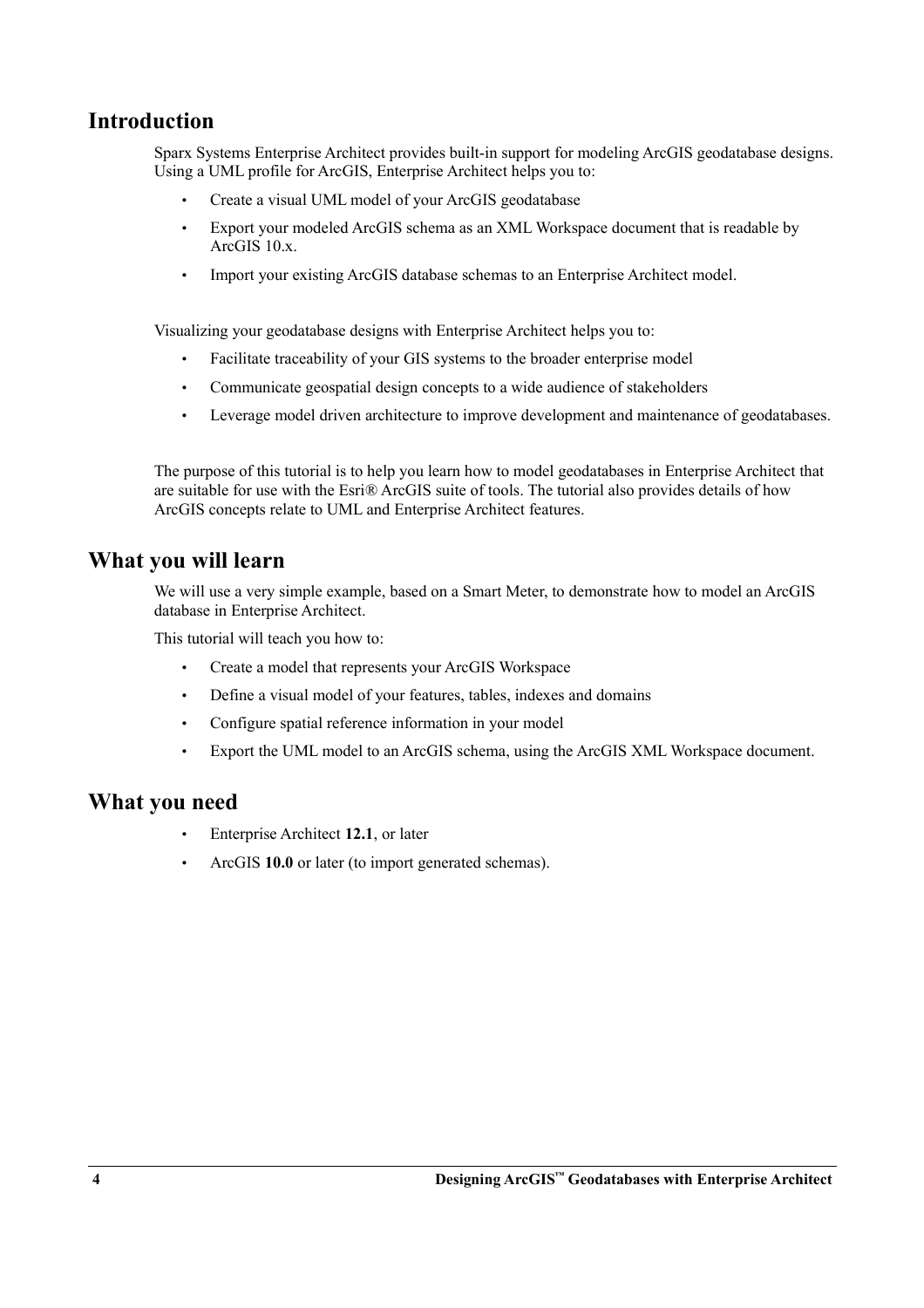## **Step 1. Create an ArcGIS Workspace model**

Enterprise Architect's Model Pattern Wizard helps you to create a package structure that supports geodatabase design for ArcGIS. We begin by using the Model Pattern Wizard to create a starter model for our geodatabase:

- 1. Open Enterprise Architect.
- 2. In the **Manage Projects** dialog, click on the **Local File** droplist, then choose **New Project**.
- 3. Specify a file name, such as *My ArcGIS Project*, and click **Save**.
- 4. You are prompted by the **Model Wizard** to add a model pattern.
- 5. Choose *Geospatial* from the Technology window and select *ArcGIS Workspace* from the Name window. Click **OK**.
- 6. Enterprise Architect's **Project Browser** is populated with a top-level package named *ArcGIS Workspace*. The package is stereotyped as *ArcGIS*, shown within guillemets, « ». *[\\*](#page-4-0)*



*Figure 1: UML Package structure created for an ArcGIS model.*

7. You may rename this package, however its stereotype must remain as "ArcGIS".

Note: Expanding the ArcGIS Workspace package reveals the sub-packages, *Features, Domains* and *Spatial References*. These sub-packages will contain elements that define specific characteristics of your schema. We will discuss their contents in subsequent sections.

You have considerable flexibility in how you structure sub-packages of the ArcGIS model. The model pattern provides a suggested set of sub-packages for organizing your schema model, however these can be renamed, moved or deleted if desired.

- 8. In the **Project Browser**, double-click the diagram node named *ArcGIS Workspace*.
- 9. Enterprise Architect opens a Package diagram for our Workspace model, shown in [Figure 2.](#page-5-0)

<span id="page-4-0"></span><sup>\*</sup> The stereotype is Enterprise Architect's means of relating this part of the model to ArcGIS.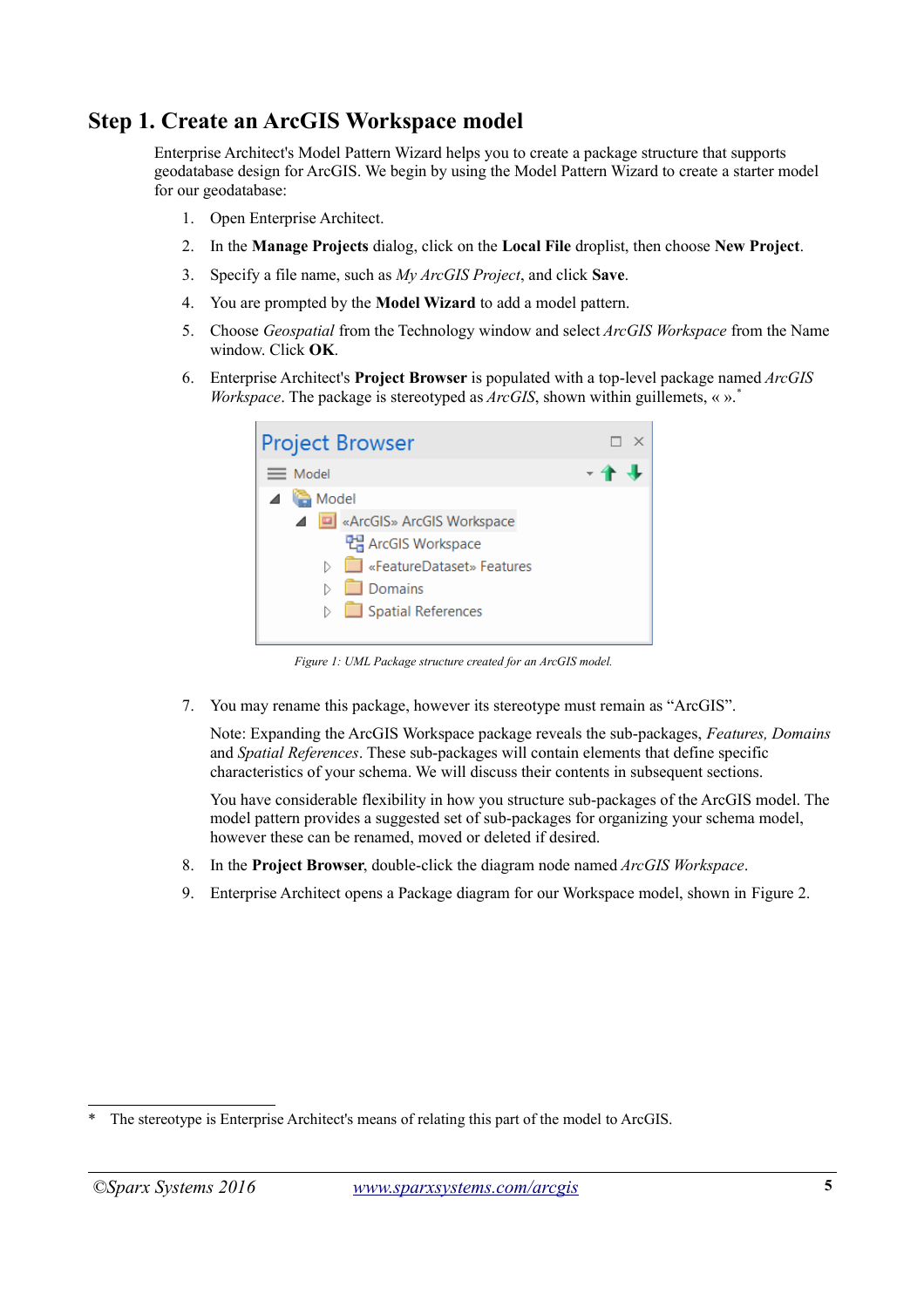| <b>ArcGIS Workspace</b>                                                                                                                                                                                                                                                                       |  |  |  |  |
|-----------------------------------------------------------------------------------------------------------------------------------------------------------------------------------------------------------------------------------------------------------------------------------------------|--|--|--|--|
| Create your ArcGIS UML model by dropping elements from the ArcGIS Toolbox pages onto                                                                                                                                                                                                          |  |  |  |  |
| an ArcGIS diagram such as this.                                                                                                                                                                                                                                                               |  |  |  |  |
| Use the "Features" package to contain your Feature classes. Coded Value Domains and<br>Range Domains should be defined in the "Domains" package.                                                                                                                                              |  |  |  |  |
| Before exporting your model to an ArcGIS schema, you need to define at least one<br>Spatial Reference element. Spatial Reference elements are referred to by other schema<br>elements via a dynamically linked Tagged Value, named "SpatialReference".                                        |  |  |  |  |
| A sample Spatial Reference element has been created for you under the "Spatial<br>References" package. To add a valid coordinate system and default values to the element,<br>right-click the "MySpatialReference" element and choose: Extensions > ArcGIS > Set<br><b>Spatial Reference.</b> |  |  |  |  |
| You can export your model as an ArcGIS schema by selecting the ArcGIS Workspace in the<br>Project Browser and choosing: Publish > ArcGIS > Export to ArcGIS Workspace XML                                                                                                                     |  |  |  |  |
| <b>Domains</b><br><b>Spatial References</b><br>«FeatureDataset»                                                                                                                                                                                                                               |  |  |  |  |
| <b>Features</b><br>+ MySpatialReference                                                                                                                                                                                                                                                       |  |  |  |  |
|                                                                                                                                                                                                                                                                                               |  |  |  |  |

<span id="page-5-0"></span>*Figure 2: UML Package diagram created by the ArcGIS model pattern.*

We have used the pattern to create a placeholder in which to model our ArcGIS geodatabase. Each of the sub-packages from the pattern contain stub diagrams that will guide us in building a valid ArcGIS model. From such a model, Enterprise Architect can generate a corresponding schema that is readable by ArcCatalog.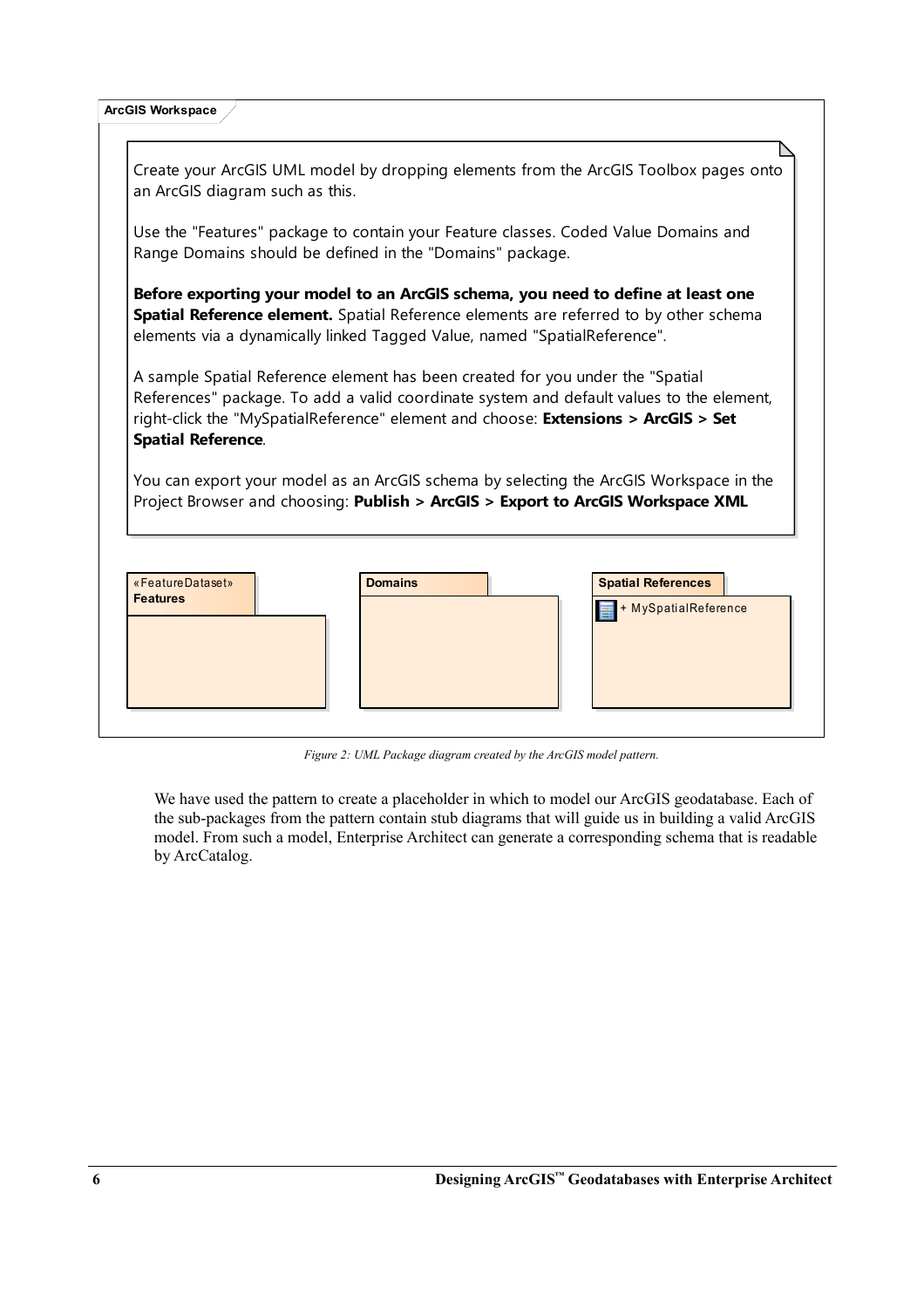## **Step 2. Define a visual model of your features and tables**

#### **Create a Feature Class**

We now use the structure created by the Model Pattern Wizard to complete our geodatabase design, starting with a Feature Class.

- 1 On the *ArcGIS Workspace* diagram, double-click the package named *Features* to open its child diagram. If the ArcGIS toolbox is not already visible when you open an ArcGIS diagram, display it using the menu **Design > Diagram > Toolbox**, or press **Alt+5.**
- 2 From the ArcGIS toolbox, drag and drop a Point element onto the *Features* diagram.



*Figure 3: The ArcGIS Point Feature Type represented as a UML Class.*

#### **Define properties of the Feature Class**

- 1 **Edit the properties of the Point element:** When you drop the Point element onto the diagram, a Properties window displays, depending on your model editing options. If not, double-click the element to display its properties.
- 2 Rename the Point element by typing *House* into the **Name** field.

| Point : Point                                                                                                                                           | $\mathbf{2}^{\prime}$<br>$\times$                                                                                                                                                                                                                                                                                                               |  |
|---------------------------------------------------------------------------------------------------------------------------------------------------------|-------------------------------------------------------------------------------------------------------------------------------------------------------------------------------------------------------------------------------------------------------------------------------------------------------------------------------------------------|--|
| <b>□ Properties</b><br>- General<br>- Templates<br>白·Rules<br>- Requirements<br>- Constraints<br>Scenarios<br><b>白·Related</b><br>$-$ Files<br>$-Links$ | Point<br>Stereotype:<br>Point<br>ш.<br>Status:<br>Proposed<br>÷<br>B $I \cup \overline{A^2}$ $\cdot$ $\equiv \equiv$ $x^2$ $x^2$ $\Box$<br>Alias:<br>Keywords:<br>Author:<br>$\overline{\phantom{a}}$<br>Complexity:<br>Easy<br>$\overline{\phantom{a}}$<br>Language:<br>ArcGIS<br>$\overline{\phantom{a}}$<br>1.0<br>Version:<br>Phase:<br>1.0 |  |

*Figure 4: Model properties for Point Feature Type created in Enterprise Architect.*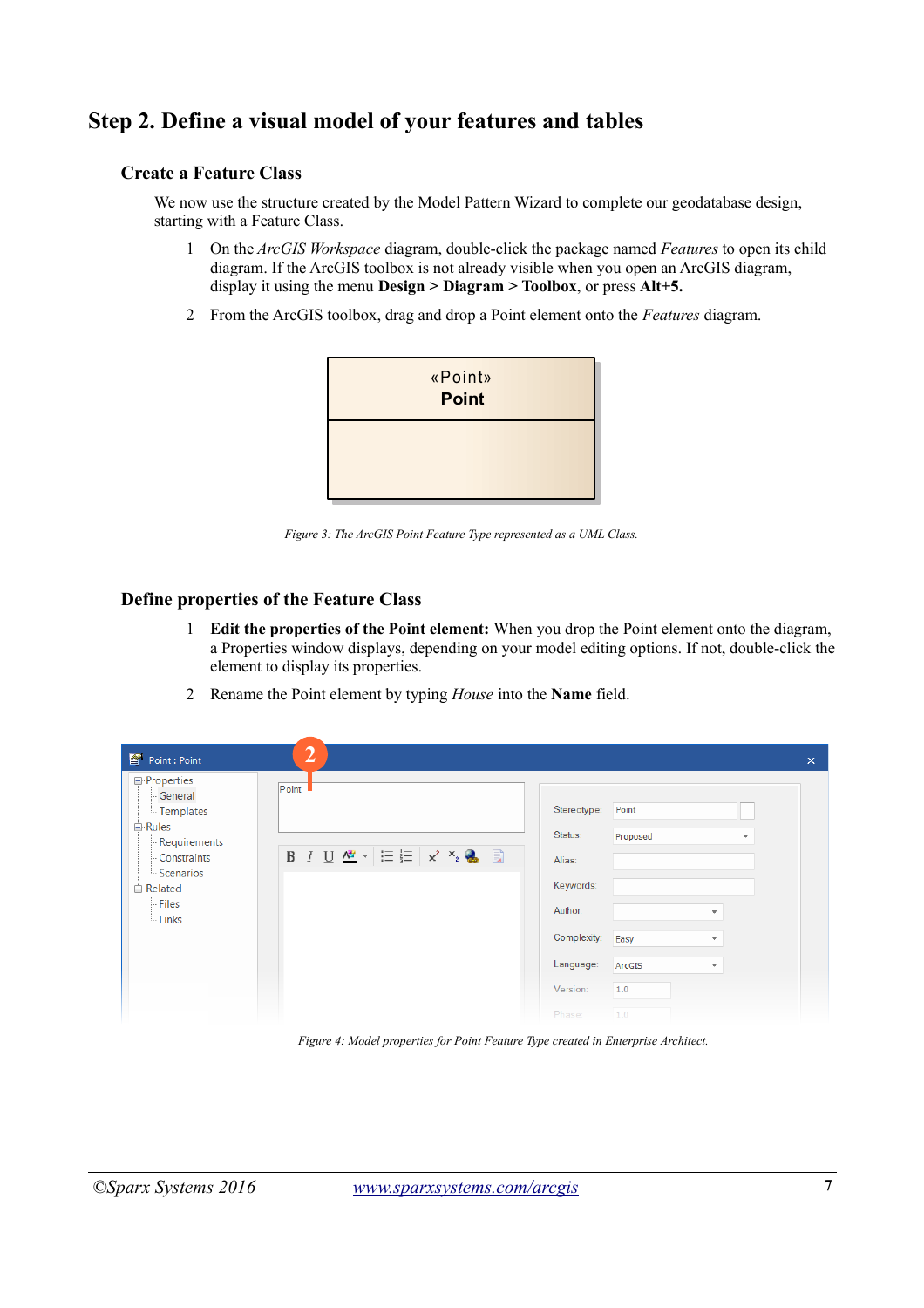3 Notice the tab named **ArcGIS** in the lower-right corner. You can view ArcGIS-specific properties by clicking this tab. For this example, we need not adjust any of these properties.



*Figure 5: ArcGIS elements have extension properties, which are modeled as UML Tagged Values.*

4 To save the changes and return to the diagram, click **OK** on the Properties window.

For the purpose of this example, our simple *House* Feature Class does not contain any custom fields. You can add custom fields to your Feature Classes by using the *Field* stereotype from the ArcGIS toolbox. This creates a UML Attribute with stereotype *Field* and ArcGIS-specific Tagged Values. We will create an example of a custom field in the next section, as we model an ArcGIS table for our geodatabase.

#### **Notes:**

- A summary of how each ArcGIS concept is captured in UML is provided in Appendix A.
- You can create custom indexes and link these to your Feature Class. For more information, see Appendix B.
- Modeling coded value domains and range domains is discussed in Appendix C.
- Modeling subtypes is discussed in Appendix D.
- Abstract classes can be used to simplify the model, where multiple Feature Classes relate to the same basic concept and have fields in common. This is discussed in Appendix E.
- You can customize and control the display of various 'system-level' fields, such as OBJECTID, as described in Appendix F.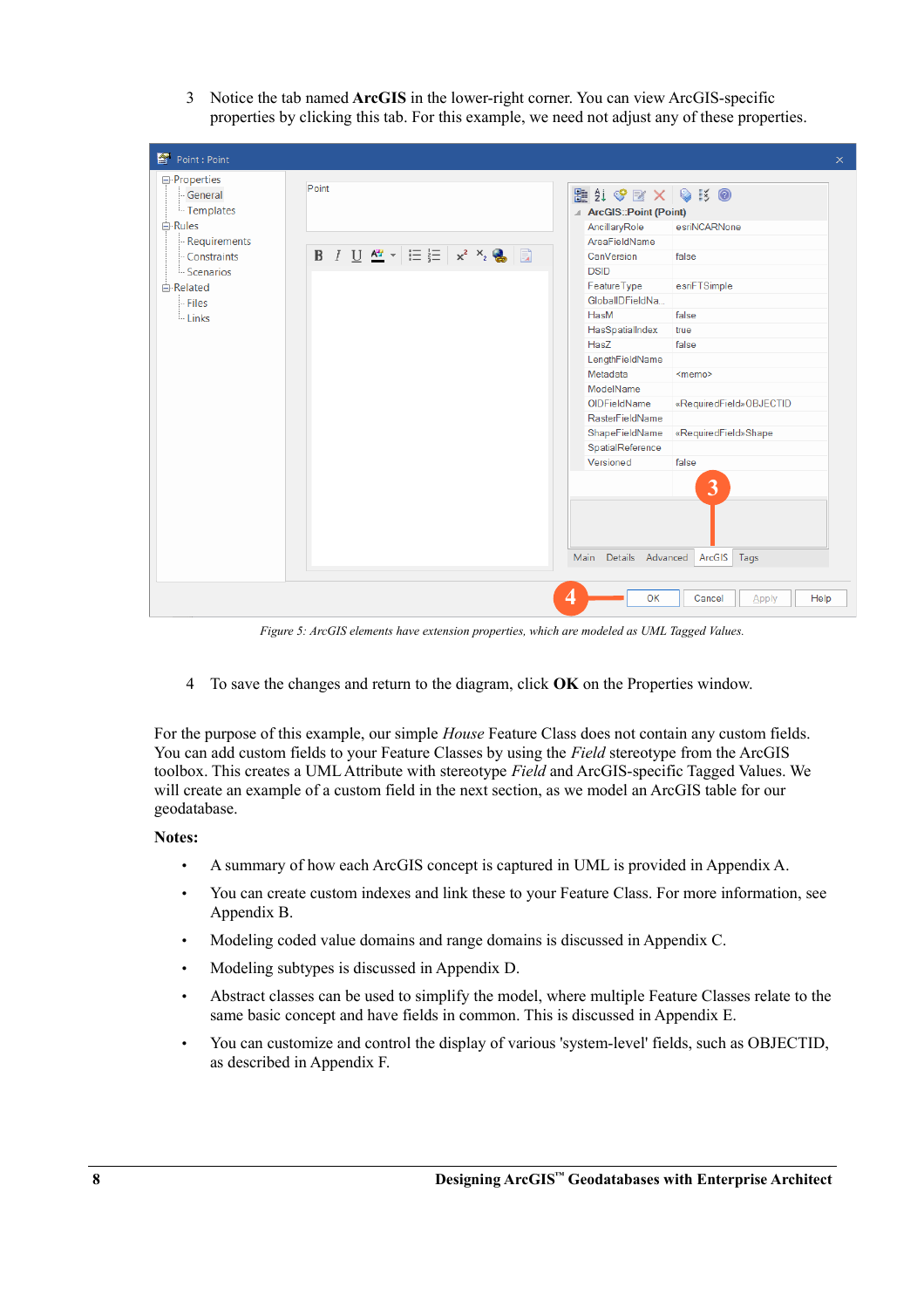#### **Create a Table (Object class)**

We want to relate our *House* Feature Class to a *Smart Meter* table in our ArcGIS database. To do this, we first create the element that represents the table and define its properties. The process is similar to creating a Feature Class, though we'll start with a new diagram:

- 1. **Create a new ArcGIS diagram:** Select the view named *ArcGIS Workspace* in the **Project Browser**. Click the **Project Browser's** menu and choose **New Diagram**. You will be prompted to enter a name and select from one of the diagram types. Enter a name, such as *House – Meter,* choose the *ArcGIS* diagram type and click **OK**.
- 2. From the ArcGIS toolbox, drag and drop a *Table (Object Class)* element. In Enterprise Architect, an ArcGIS Table or Object Class, is a UML class with stereotype *ObjectClass.*



*Figure 6: The ArcGIS Table represented as a UML Class.*

**Tip:** A Table cannot exist inside a Feature Dataset in the ArcGIS schema. Enterprise Architect will issue a warning if it finds a Table inside a Feature Dataset when you validate your model later, though the schema will automatically place the Table in the right place. To avoid the model validation warning, when you create a new Table element in Enterprise Architect, ensure it is not contained within a Feature Dataset package. You can either use the Workspace package, or another unstereotyped package that is used for organizing the model hierarchy. You can change the package in which a Table resides simply by dragging it within Enterprise Architect's **Project Browser**.

#### **Define properties of the Object class**

- 1. Open the properties of the *ObjectClass* element.
- 2. Rename the element by typing *SmartMeter* into the **Name** field.
- 3. To save the changes and return to the diagram, click **OK** on the Properties window.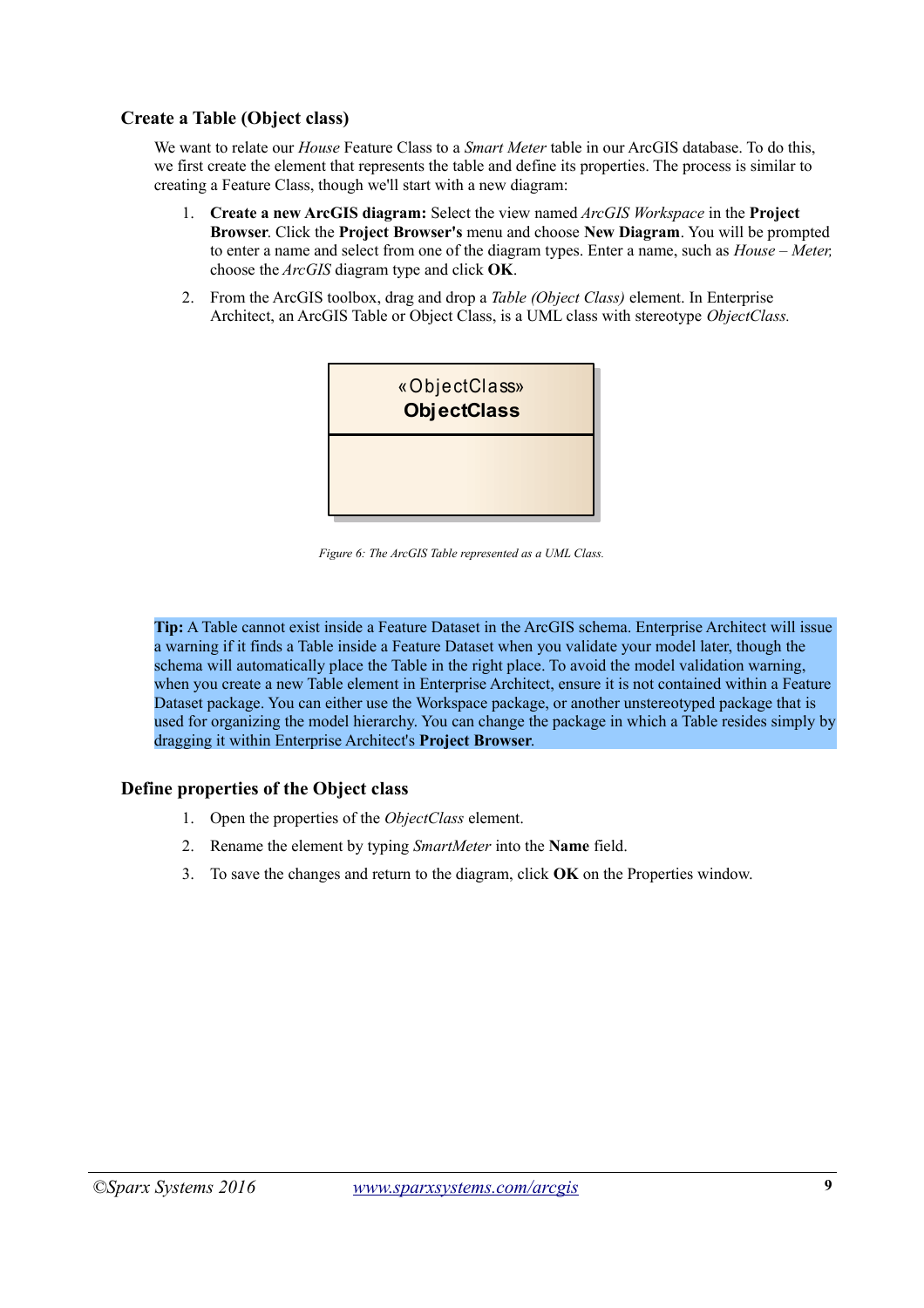#### **Create a Field for the SmartMeter Table**

We will define an ArcGIS field in the table that represents the house to which a given smart meter belongs:

- 1. From the ArcGIS toolbox, drag and drop a *Field* onto the *SmartMeter* element. You will be prompted to enter a Name and Type.
- 2. Type *HOUSEID* into the **Name** field.
- 3. Use the drop-list on the **Type** field to select the type *esriFieldTypeInteger*. Click **OK**.

**Tip:** You can adjust the name and type information of fields at any time by selecting the Table element, then either right-click and choose Attributes from the context menu, or press F9.



*Figure 7: Fields are represented as stereotyped UML attributes.*

Next, we model the relationship between our Table and Feature Class.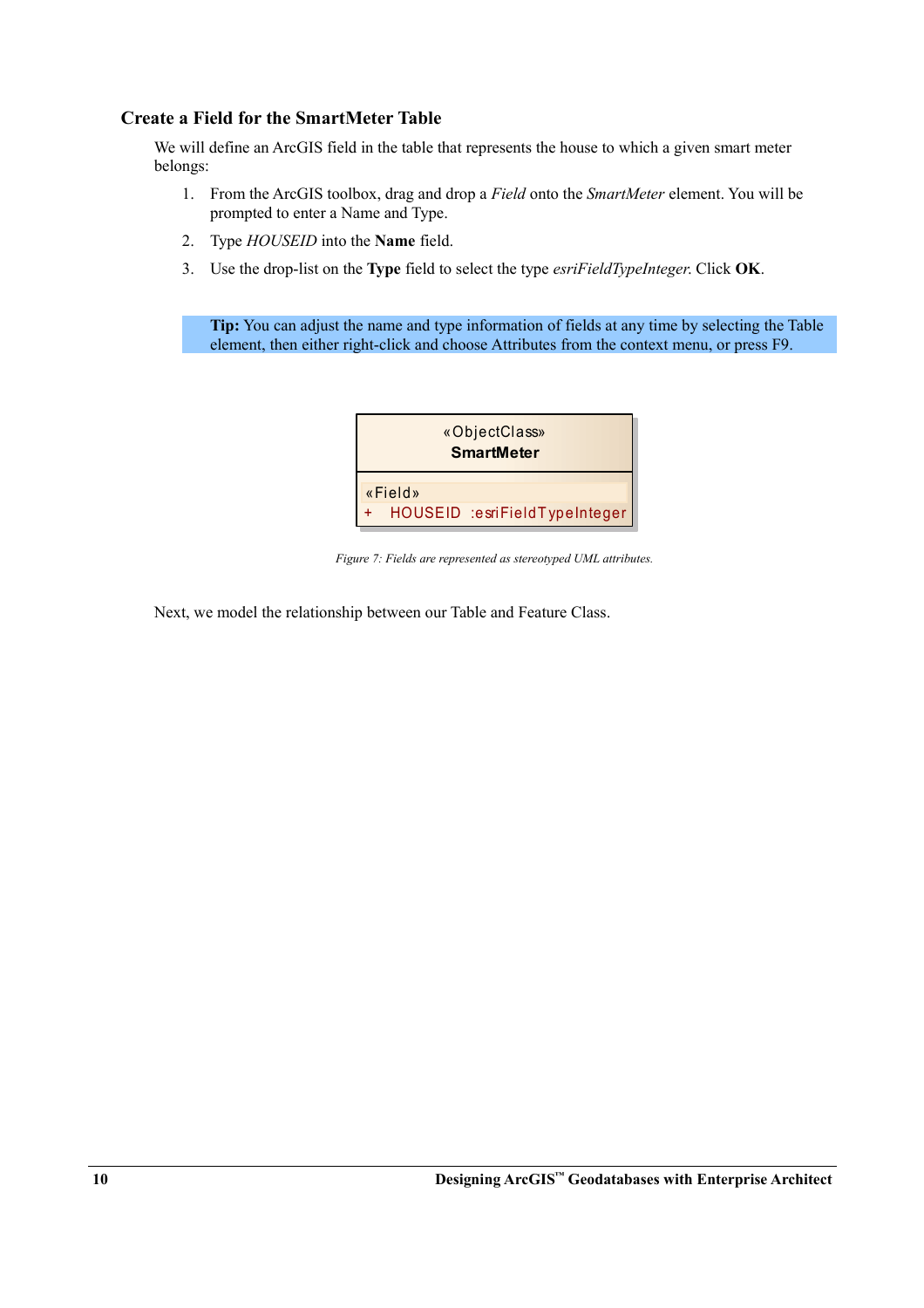#### **Model the 'House-to-SmartMeter' relationship**

A stereotyped UML Association represents relationships between ArcGIS elements in Enterprise Architect. We will create a relationship between the *House* and *SmartMeter* elements to reflect the fact that each house can have zero or more smart meters.

- 1. **Add the** *House* **element to the diagram:**
	- a) Locate the *House* element in the **Project Browser**.
	- b) Hold the **Control** key and drag the element onto the diagram.
	- c) When prompted, choose Drop as: *Link*
	- d) Click **OK.**
- 2. You may wish to suppress display of the system fields in this diagram link to the House class by using the menu:

| $\mathbf c$                                                                   |                                  |  |  |  |
|-------------------------------------------------------------------------------|----------------------------------|--|--|--|
| Paste Point<br>×                                                              |                                  |  |  |  |
| Drop as:                                                                      | Link                             |  |  |  |
| Name:                                                                         | Point                            |  |  |  |
| No Embedded Elements<br><b>Structural Elements:</b><br><b>Dialog Settings</b> |                                  |  |  |  |
| Copy connectors                                                               | $\vee$ Save selection as default |  |  |  |
|                                                                               | Hold Ctrl to Show this dialog    |  |  |  |
|                                                                               | OK<br>Cancel<br>Help             |  |  |  |

*Figure 8: Reuse elements on multiple diagrams by dropping them from the Project Browser as a Link.*

#### **Publish > ArcGIS > Show or Hide ArcGIS System Fields.**

3. Drag the **QuickLinker** arrow **from** the *House* element **to** the *SmartMeter* element. As the Source element, *House* corresponds to the OriginClass in the geodatabase schema.

**Tip:** The order is important when creating RelationshipClass connectors. The class you start dragging from becomes the Source element – in ArcGIS terms that corresponds to the OriginClass. The element at the other end of the connector is considered the destination.

If you make a mistake as to which element you start dragging from when creating the connector, the fix is simple: Right-click the connector and choose **Advanced > Reverse Direction** from the context menu. The Source and Target roles – that is, Origin and Destination classes – are instantly reversed. If you have already set any related properties, such as origin and foreign keys, you may need to reset these as well.

4. Choose RelationshipClass from the menu when prompted. A connector will be created.



*Figure 9: An ArcGIS Relationship Class is represented by a stereotyped UML Association.*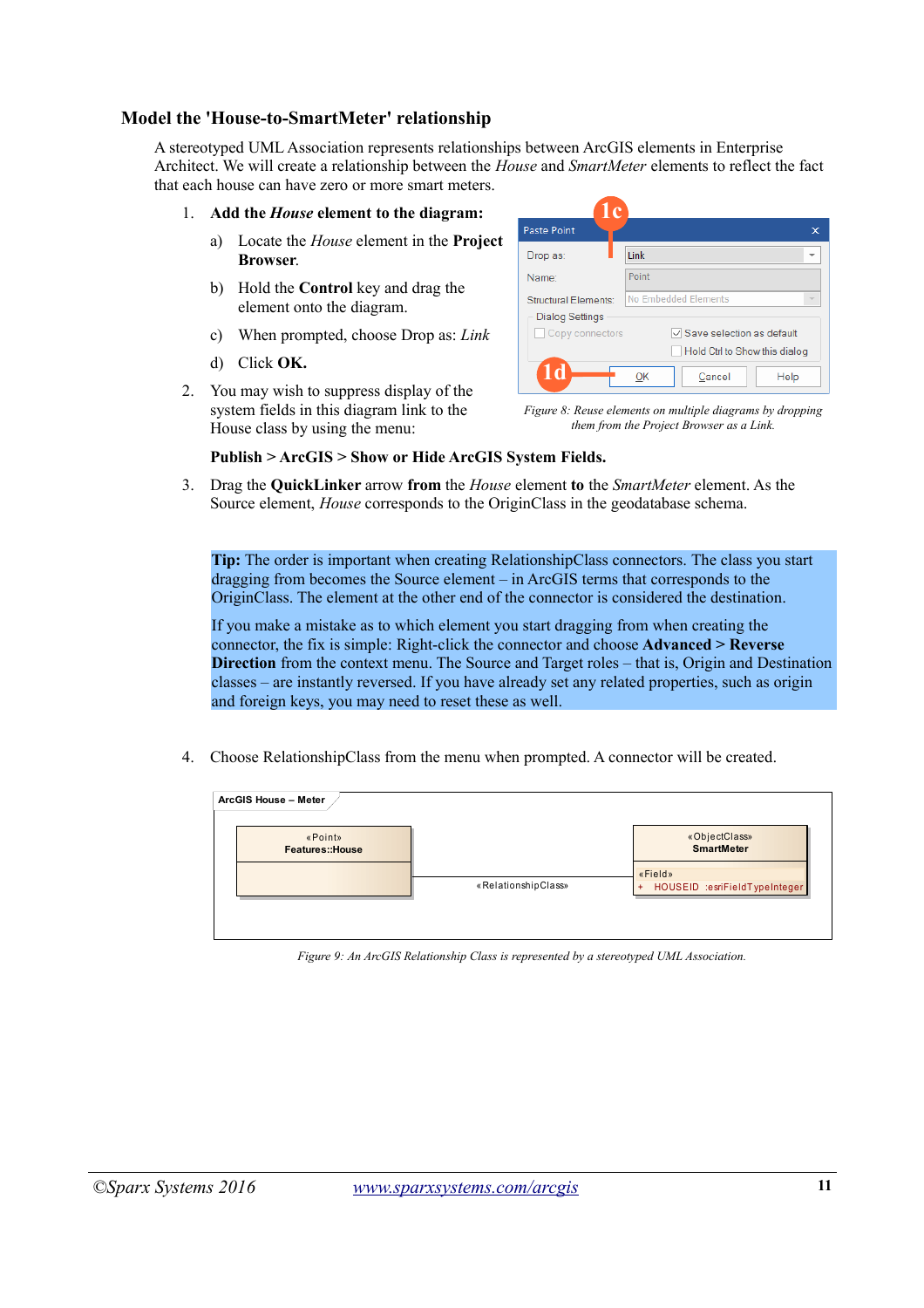- 5. **Edit the connector properties:** Depending on your model editing options, the Properties window displays automatically upon creating a connector. If not, double-click the connector.
- 6. Name the relationship by typing *HouseToMeter* into the **Name** field.

| General        | HouseToMeter                                                                      | <b>△ Connector Properties</b> |                   |  |
|----------------|-----------------------------------------------------------------------------------|-------------------------------|-------------------|--|
| $\sim$ Role(s) |                                                                                   | Source                        | House             |  |
| - Constraints  | B $I \cup \frac{A^H}{2}$ $\cdot$ $\equiv \frac{1}{2}$ $x^2$ $x^3$ $\cdot$ $\cdot$ | Target                        | SmartMeter        |  |
| <b>Binding</b> |                                                                                   | Alias                         |                   |  |
|                |                                                                                   | <b>Direction</b>              | Unspecified       |  |
|                |                                                                                   | Style                         | Custom            |  |
|                |                                                                                   | Stereotype                    | RelationshipClass |  |
|                |                                                                                   |                               |                   |  |

*Figure 10: Connector properties let you to name the relationship, set multiplicity and define ArcGIS-specific properties.*

**Tip:** The connector's **Direction** field corresponds to the ArcGIS Notification property of a RelationhipClass. By default, the Direction is *Unspecified*, corresponding to a value of esriRelNotificationNone. This value can be overidden using the "Notification" Tagged Value.

- 7. **Define the Source Role:**
	- **a)** Click on the **Roles** tab.
	- **b)** Name the Source Role by typing *BelongsTo* into the **Source Role Name** field. This value corresponds to the ForwardPathLabel in the generated ArcGIS schema.
	- **c)** Set the **Multiplicity** to *1*, indicating that a smart meter belongs to only one house.

| RelationshipClass Properties     | 7b                      |       |                          | <b>8a</b>                |                |
|----------------------------------|-------------------------|-------|--------------------------|--------------------------|----------------|
| -General<br><b>7a</b><br>Role(s) | SOURCE House            |       |                          | TARGET SmartMeter        |                |
| - Constraints                    | BelongsTo               |       | $\overline{\phantom{a}}$ |                          |                |
| <b>Binding</b>                   |                         |       |                          |                          |                |
|                                  |                         | 7 c   |                          |                          | 8 <sub>b</sub> |
|                                  |                         |       |                          |                          |                |
|                                  | <b>Multiplicity</b>     |       | ▲                        | <b>Multiplicity</b><br>◢ |                |
|                                  | Multiplicity            |       | $\checkmark$             | <b>Multiplicity</b>      |                |
|                                  | Ordered                 | False |                          | Ordered                  | False          |
|                                  | <b>Allow Duplicates</b> | False |                          | <b>Allow Duplicates</b>  | False          |

*Figure 11: Use the Source and Target Role tabs to define details at each end of the relationship.*

#### 8. **Define the Target Role:**

- a) Name the Target Role by typing *HasMeter* into the **Target Role** field. This value corresponds to the BackwardPathLabel in the generated ArcGIS schema.
- b) Set the **Multiplicity** to 0..\*, which indicates that each house has zero or more smart meters.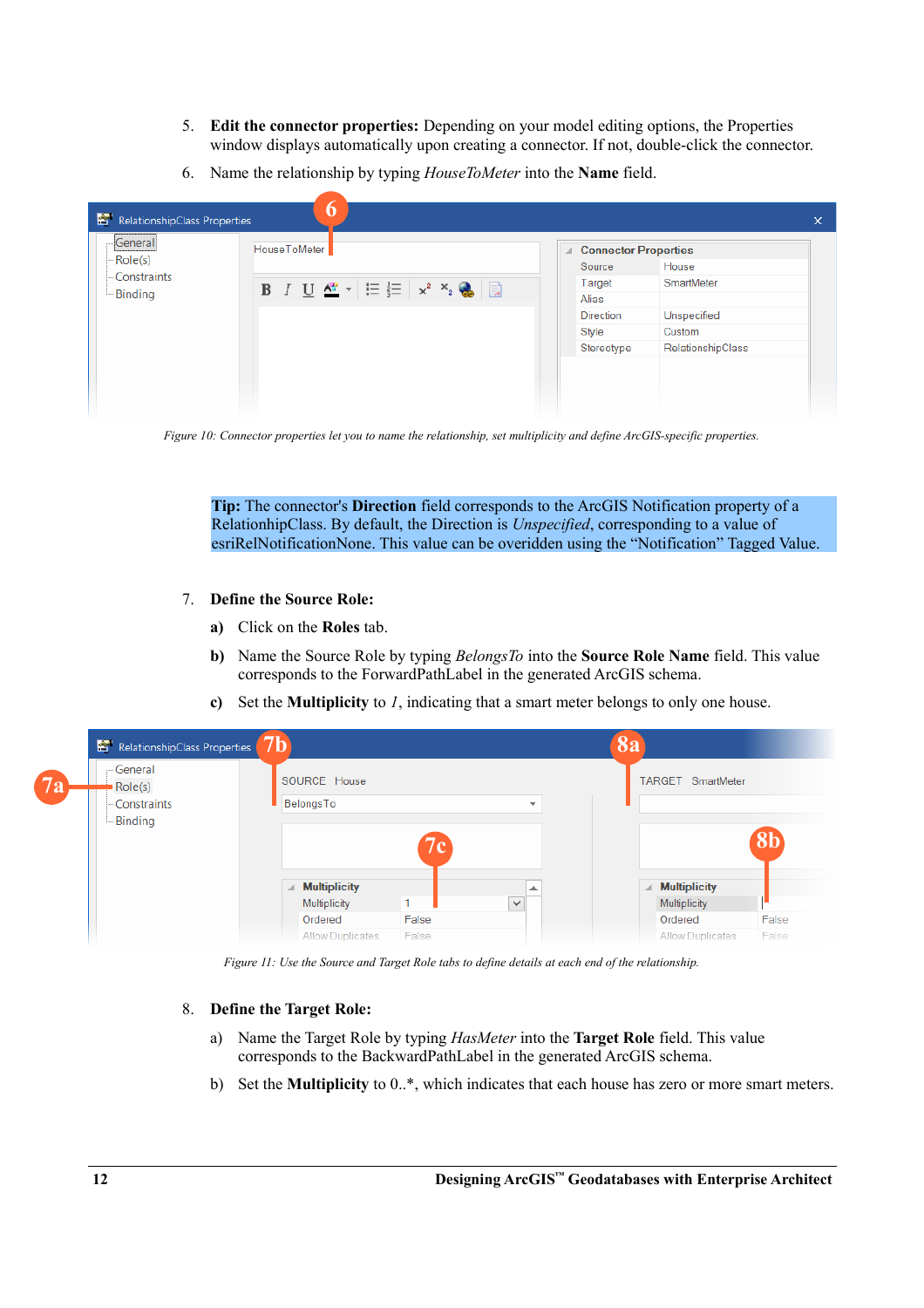#### 9. **Define Origin Primary Key:**

- a) Click on the **General** tab.
- b) Click on the **Tags** tab in the lower right corner.
- c) Click the ellipsis button (. . .) in the *OriginPrimaryKey* Tagged Value.
- d) Navigate to the *Features* package and expand the *House* class.
- e) Choose the *OBJECTID* attribute.

#### 10. **Define Origin Foreign Key:**

- a) Click the ellipsis button in the *OriginForeignKey* Tagged Value.
- b) Navigate to the *SmartMeter* class and expand it.
- c) Choose the *HOUSEID* attribute.
- 11. Save the connector properties by clicking **OK.**



*Figure 12: Tagged values on the connector contain the remaining ArcGIS-specific properties.*

**Tip:** If you need to model a many-to-many relationship, use the alternative *Relationship Class* connector which is modeled using a UML *Association Class.* You must set the *OIDFieldName* value to the primary key defined by the Association Class, and the *DestinationPrimaryKey* and *DestinationForeignKey* values respectively.

**Tip:** You can use the *CatalogPath* tagged value to determine under which Feature Dataset this RelationshipClass will reside in the geodatabase. By default: 1-many relationships will reside under the Feature Dataset (UML package) in which the OriginClass (Source UML Class) is defined; for many-to-many relationships the UML Package containing the UML AssociationClass element defines the CatalogPath.

You can override these default paths using the *CatalogPath* tagged value, by choosing any Feature Dataset package in the Workspace. For example, you may create a dedicated Feature Dataset for containing RelationshipClasses. In a large system, with many RelationshipClasses, this may improve organization and readability of the implemented geodatabase schema in ArcCatalog.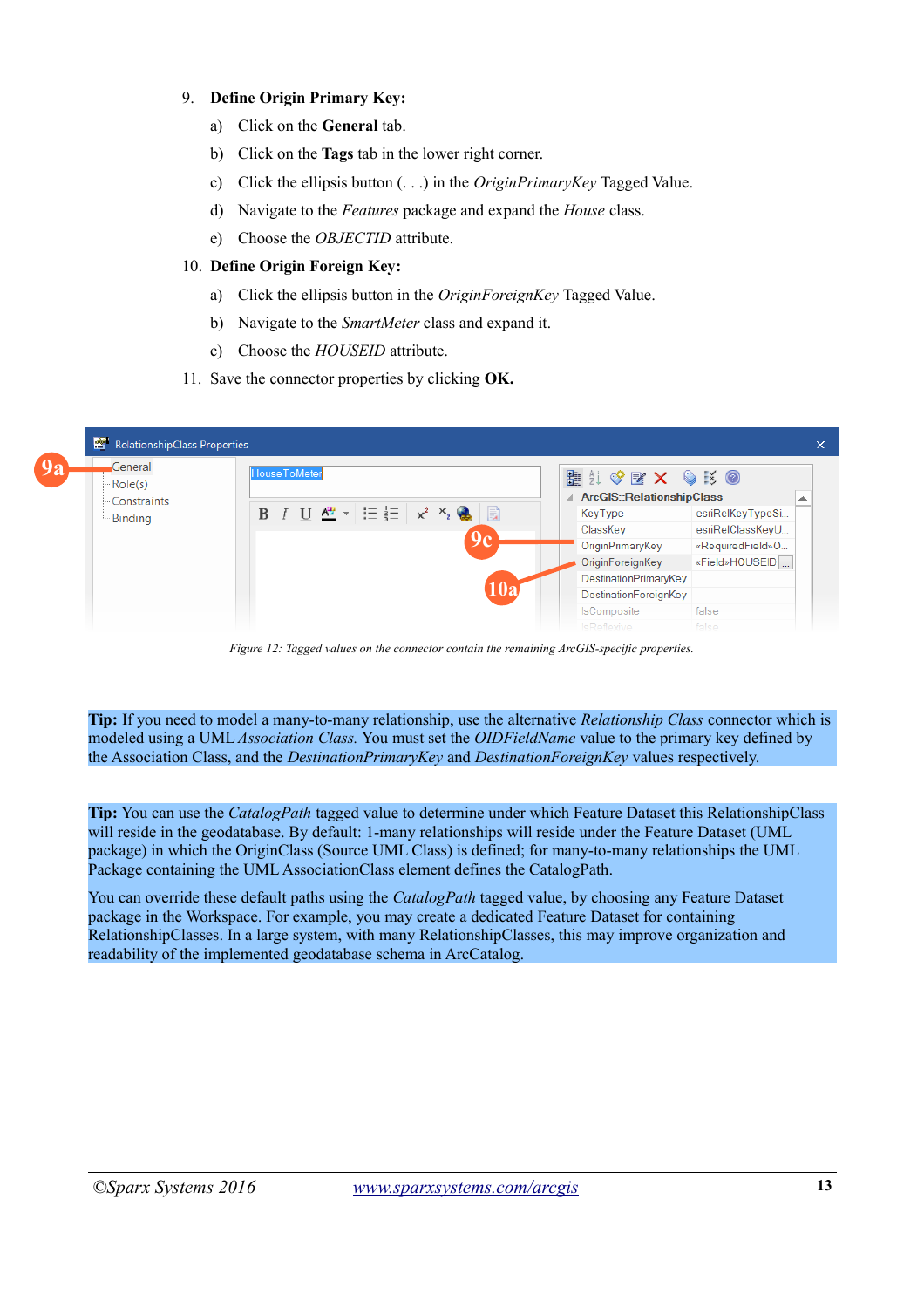

*Figure 13: The completed Relationship Class between House and SmartMeter (Tagged Values are not displayed).*

The model hierarchy that contains all the of the required elements to complete our Smart Meter example is shown in [Figure 14.](#page-13-0) Notice that the SmartMeter Table is defined as a child of the Workspace package, not the Feature Dataset package.



*Figure 14: Hierarchy of model elements in the Smart Meter example.*

<span id="page-13-0"></span>All that remains now, is to configure spatial reference information, then validate and export the ArcGIS workspace!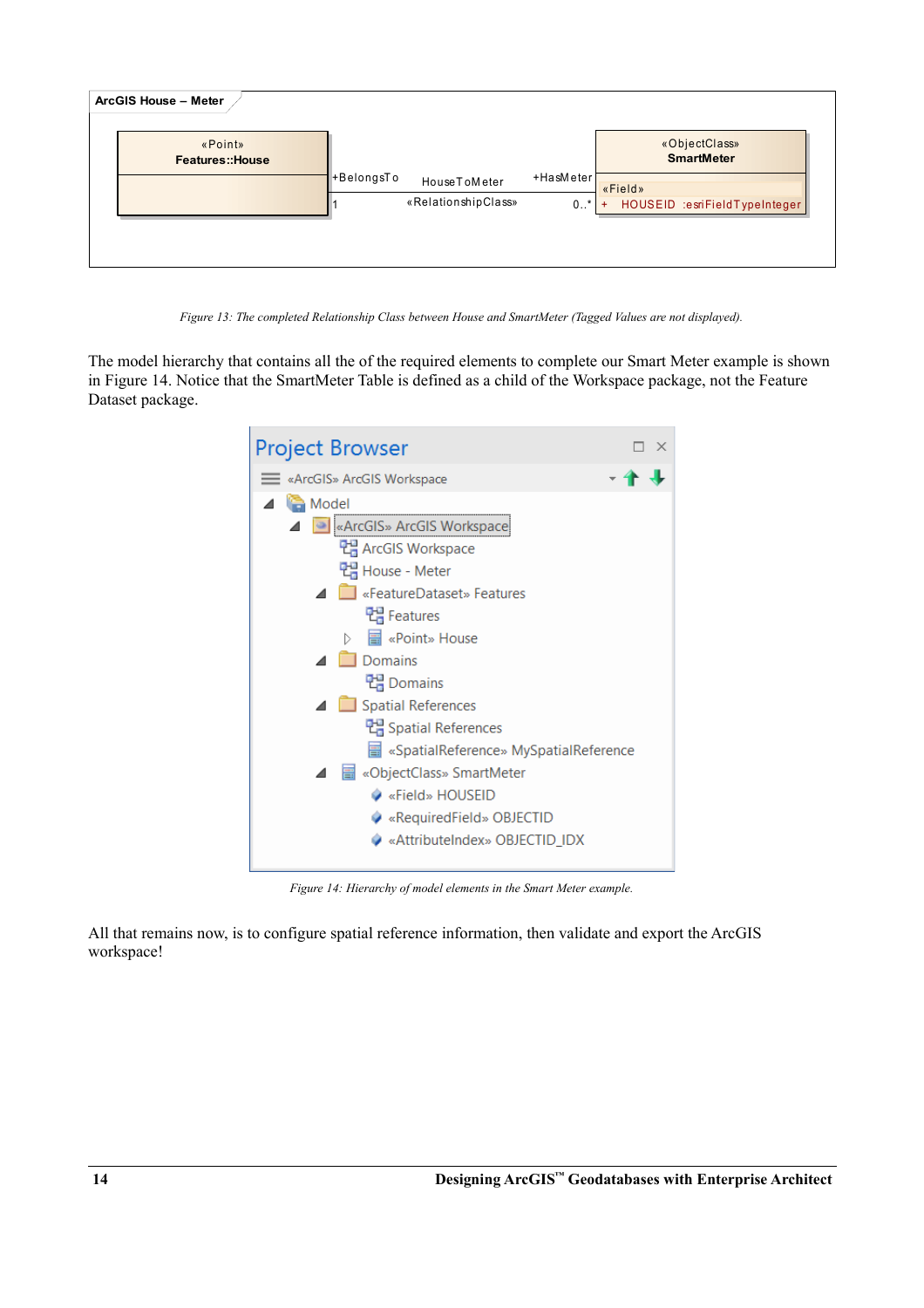#### **Specify a Spatial Reference**

To export a valid ArcGIS schema from Enterprise Architect, you must define at least one Spatial Reference element and refer to it in your schema model. We learn how to define the details of a Spatial Reference element in the next section. For now, we will simply assign to our Features package the Spatial Reference element created by the ArcGIS model pattern. This assignment applies to all Feature Classes contained in the Dataset.

- 1. **Edit the properties of the Feature Dataset package:** From the *ArcGIS Workspace* diagram, or the **Project Browser**, right-click the *Features* package. Select **Properties** from the context menu.
- 2. **Assign a Spatial Reference element:** Open the ArcGIS properties tab and click the ellipsis button in the *SpatialReference* Tagged Value. You will be prompted to select an element, of stereotype *SpatialReference,* from the model hierarchy.
- 3. Navigate to the *Spatial Reference* package. Select the element *MySpatialReference*. Click **OK**.

| 图<br>Tagged Values     |                                        | $\times$                 |
|------------------------|----------------------------------------|--------------------------|
| - Browse<br>$-$ Search | Go To Namespace:<br>$\langle$ any      | $\overline{\phantom{a}}$ |
|                        | Model                                  |                          |
|                        | ArcGIS»ArcGIS Workspace                |                          |
|                        | FeatureDataset»Features                |                          |
|                        | Domains                                |                          |
|                        | Spatial References                     |                          |
|                        | 图 «SpatialReference»MySpatialReference |                          |
|                        | <none></none>                          |                          |

*Figure 15: Your ArcGIS model must contain at least one SpatialReference element.*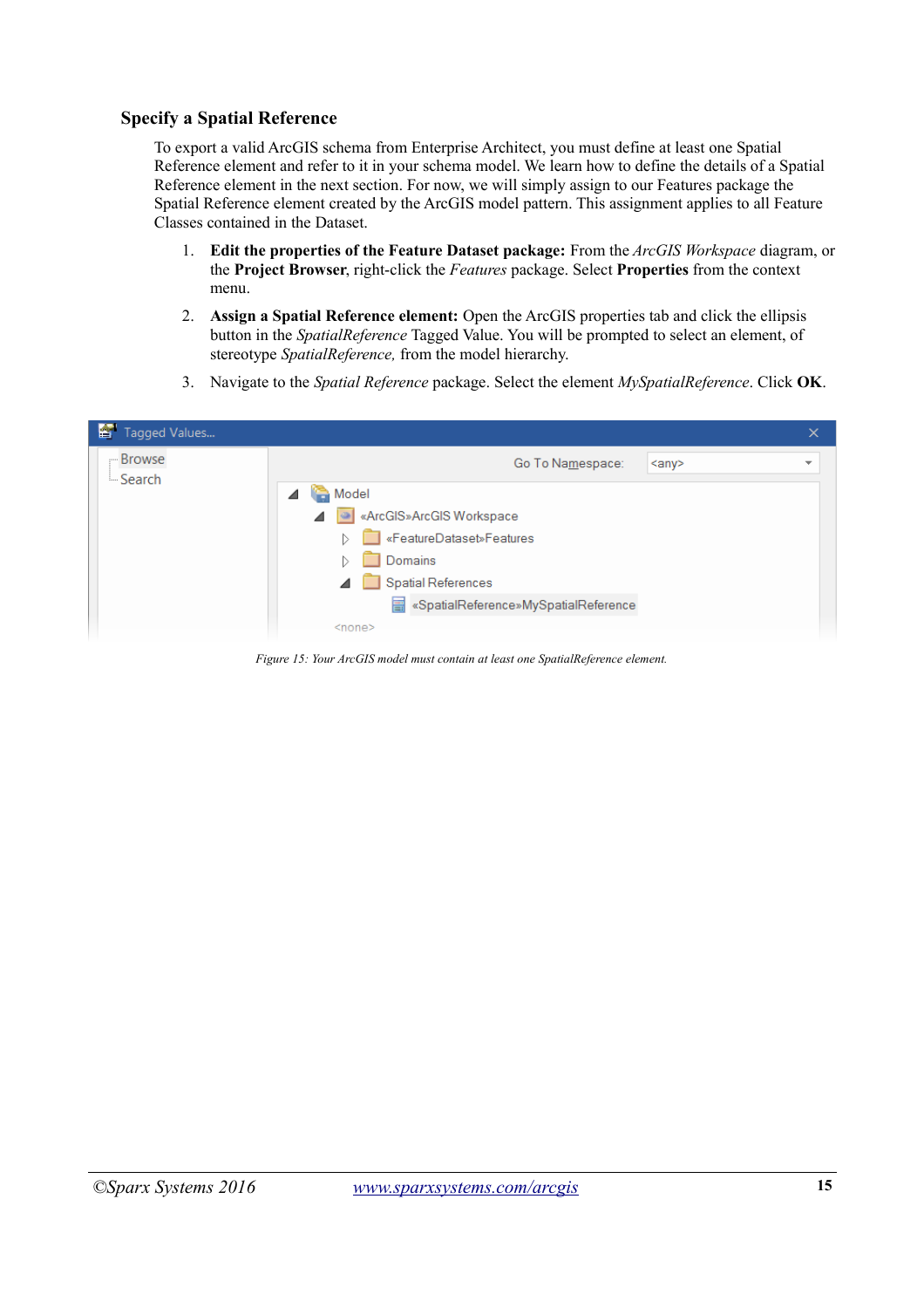## **Step 3. Configure the SpatialReference element**

Enterprise Architect's ArcGIS Workspace model can include one or more SpatialReference elements. A SpatialReference element specifies which coordinate system is used by elements in the Workspace and the values associated with that coordinate system, such as XY resolution and tolerances. When you create an ArcGIS Workspace using a Model Pattern in Enterprise Architect, a sample SpatialReference element is created for you. In the previous section, we linked this element to our Feature Dataset package. We will now configure the SpatialReference element to specify a coordinate system.

- 1. Open the diagram named *ArcGIS Workspace.*
- 2. Open the Spatial References diagram by double-clicking the Spatial References package in the ArcGIS Workspace diagram.

| «SpatialReference»<br><b>MySpatialReference</b> |  |  |  |  |
|-------------------------------------------------|--|--|--|--|
|                                                 |  |  |  |  |
| tags                                            |  |  |  |  |
| CoordinateSystemType = UnknownCoordinateSystem  |  |  |  |  |
| HighPrecision = false                           |  |  |  |  |
| LeftLongitude =                                 |  |  |  |  |
| $MOriginal =$                                   |  |  |  |  |
| $MScale =$                                      |  |  |  |  |
| $MTolerance =$                                  |  |  |  |  |
| $WKID =$                                        |  |  |  |  |
| $WKT =$                                         |  |  |  |  |
| $X$ Origin =                                    |  |  |  |  |
| $XYZcale =$                                     |  |  |  |  |
| XYTolerance =                                   |  |  |  |  |
| $YO$ rigin =                                    |  |  |  |  |
| $ZO$ rigin =                                    |  |  |  |  |
| $ZScale =$                                      |  |  |  |  |
| $ZT$ olerance =                                 |  |  |  |  |

*Figure 16: A SpatialReference is modeled as a UML Class and captures the coordinate system.*

- 3. Right-click the element named MySpatialReference.
- 4. From the context menu select: **Extensions > ArcGIS > Set Coordinate System.**



*Figure 17: User interface for specifying a predefined coordinate system.*

- 5. Use the tree view to select an appropriate coordinate system and click **OK**.
- 6. Notice that the SpatialReference element on the diagram now reflects the default values associated with that coordinate system. The well-known-text (WKT) along with other values are stored as UML Tagged Values on the SpatialReference element.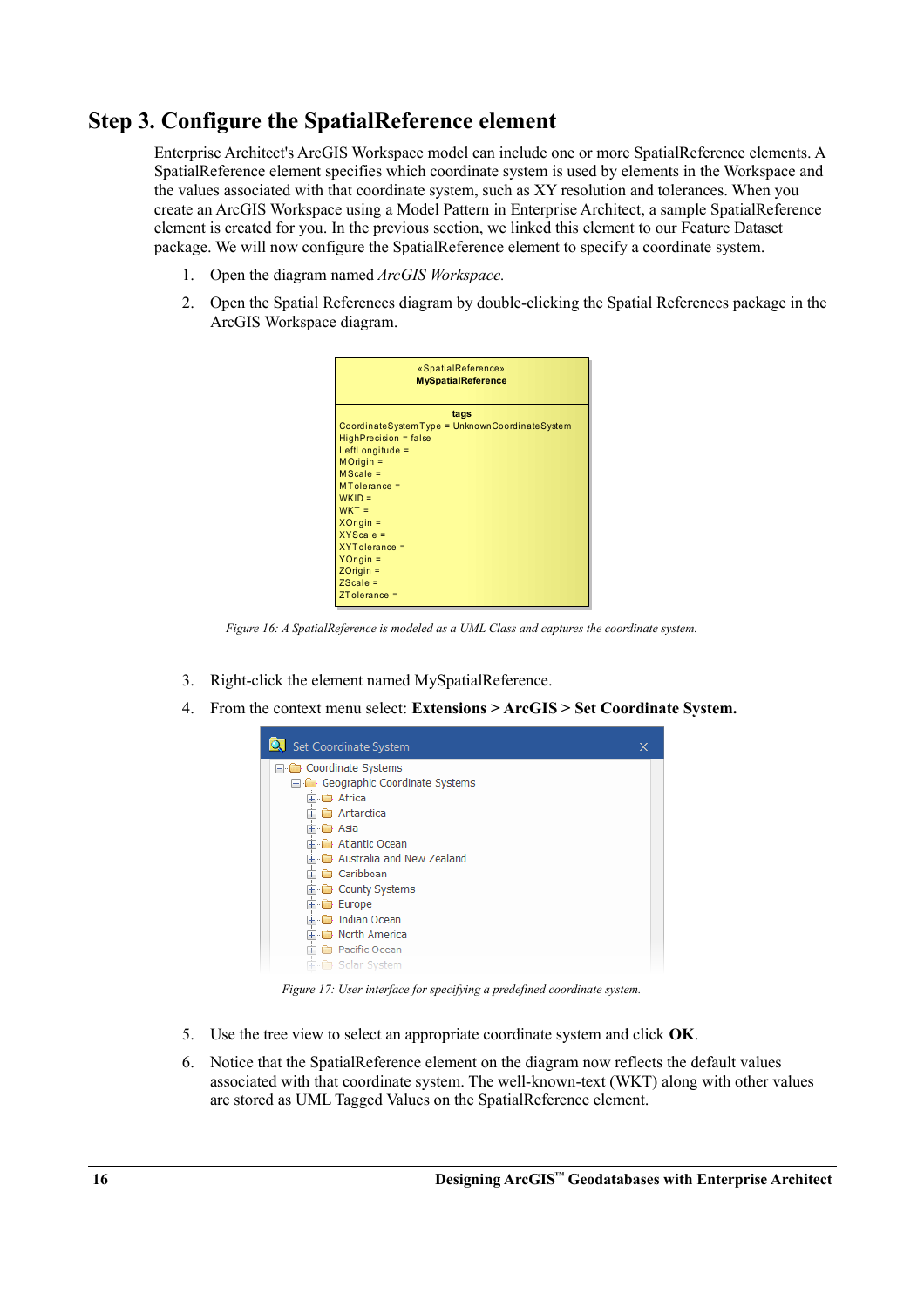The example below uses the WGS 1984 Geographic Coordinate System. Our Feature Dataset package now uses the WGS 1984 coordinate system because we previously linked it to *MySpatialReference* via its SpatialReference Tagged Value. This can be modified at any time simply by selecting another coordinate system using steps 1-5 above.



*Figure 18: Default values for the WGS 1984 Geographic Coordinate System.*

## **Step 4. Validate the ArcGIS Workspace model**

During the course of designing your geodatabase, it is advisable to repeatedly check the semantics of your model, to prevent any errors propagating to the implementation of your schema. Enterprise Architect provides a built-in model checker specifically for ArcGIS Workspace models. We will now verify that the House – Meter model is valid, before generating the schema.

- 1. Select the top-level *ArcGIS Workspace* package in the **Project Browser**.
- 2. Invoke the ArcGIS model validation tool via the main menu: **Publish > ArcGIS > Validate ArcGIS Model**.
- 3. Enterprise Architect's **System Output** window appears with a tab named ArcGIS Model Validation. In this tab, the validation progress is displayed, along with any errors or warnings that are detected in your model.
- 4. If errors or warnings are reported for an element, you can double-click the message to jump to that element in the model and investigate the issue immediately.
- 5. Once all errors and warnings are resolved, you are ready to export your schema to ArcCatalog!

More information on Enterprise Architect's ArcGIS model validation support and a list of possible errors and warnings is available from: [www.sparxsystems.com/arcgis/model-validation.html](http://www.sparxsystems.com/arcgis/model-validation.html)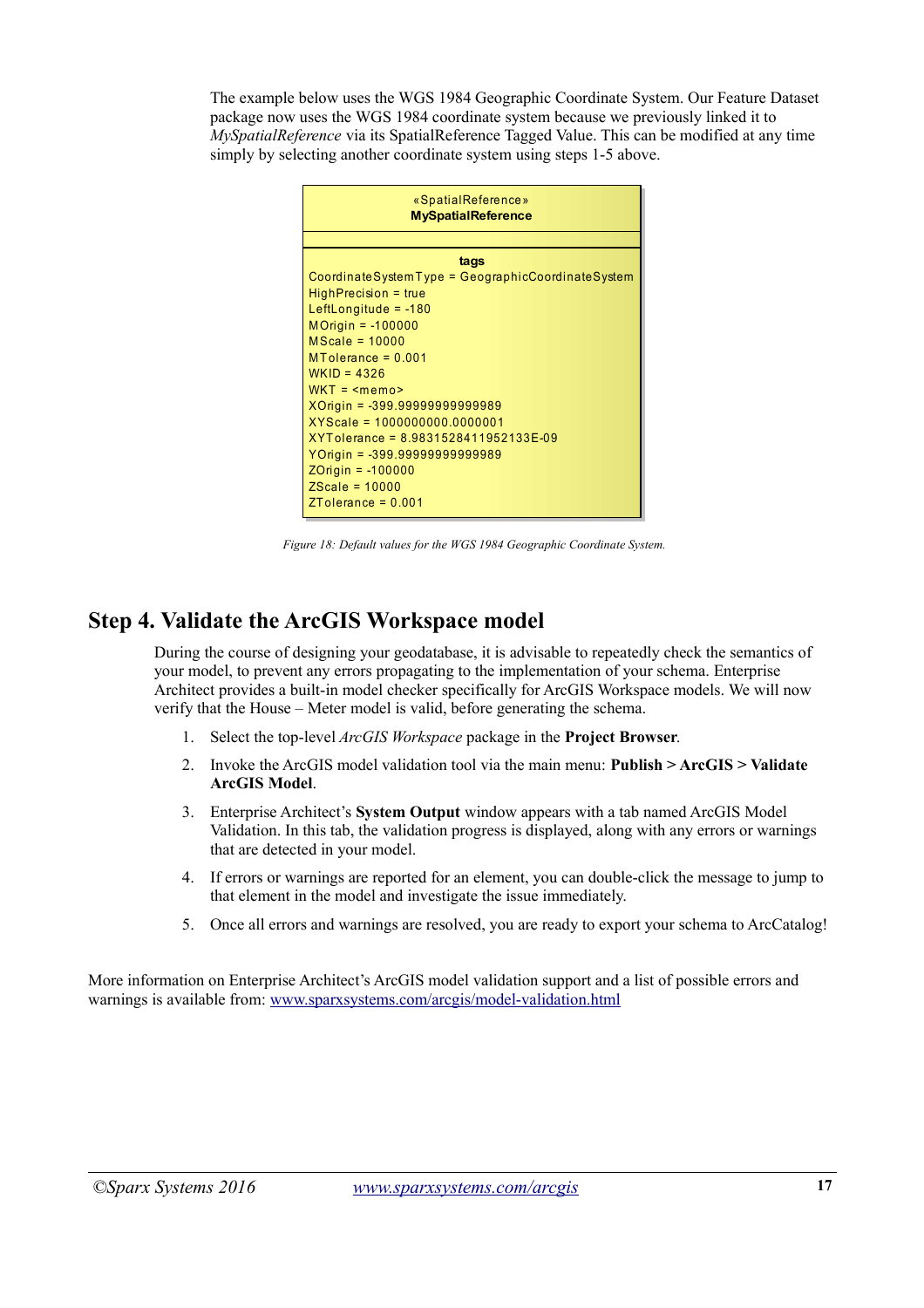## **Step 5. Export to an ArcGIS XML Workspace document**

Now that our feature model is complete, Enterprise Architect can generate the corresponding ArcGIS schema as an XML Workspace document:

- 1. Ensure that all open diagrams are saved. Simply right-click one of the open diagram tabs which are located at the bottom of the main view and choose **Save All.**
- 2. Select the top-level *ArcGIS Workspace* package in the **Project Browser**.
- 3. Invoke the ArcGIS exporter via the main menu: **Publish > ArcGIS > Export to ArcGIS Workspace XML**.
- 4. In the list of XML Types, *ArcGIS* should be selected for you.
- 5. Define an appropriate file path for the Workspace document.
- 6. Click **Export.**

| Publish Model Package          | ×                                                                                                                                                                                                                                                                                                                                                                                                                                                                                                       |
|--------------------------------|---------------------------------------------------------------------------------------------------------------------------------------------------------------------------------------------------------------------------------------------------------------------------------------------------------------------------------------------------------------------------------------------------------------------------------------------------------------------------------------------------------|
| Package<br>Filename            | 5<br>ArcGIS Workspace<br>đ<br>C:\Temp\MyArcGISProject.xml<br>$\cdots$                                                                                                                                                                                                                                                                                                                                                                                                                                   |
| XML Type<br>4                  | General Options<br>UML 2.1.2 (XMI 2.1)<br>UML 2.1.1 (XMI 2.1)<br>$\vee$ Export Diagrams<br>UML 2.1 (XMI 2.1)<br><b>Export Alternate Images</b><br>Fcore<br>$\sqrt{}$ Format XML Output<br>BPMN 2.0 XML<br>Write Log file<br>XPDL 2.2<br>V Use DTD<br><b>ArcGIS</b><br><b>Exclude EA Extensions</b><br>UML 2.0 (XMI 2.1)<br>Unisys/Rose Format<br>UML 1.4 (XMI 1.2)<br>Generate Diagram Images<br>UML 1.3 (XMI 1.1)<br>Format<br>UML 1.3 (XMI 1.0)<br>$\overline{\phantom{a}}$<br>MOF 1.4 (XMI 1.2)<br>▼ |
| <b>Stylesheet:</b><br>Progress | (Optional stylesheet to post process XML)<br>$\mathcal{L}_{\mathcal{F}}$<br>Export<br><b>View XML</b><br>Close<br>Help<br>6                                                                                                                                                                                                                                                                                                                                                                             |

*Figure 19: Export to an ArcGIS XML Workspace is supported by Enterprise Architect's Model Publisher.*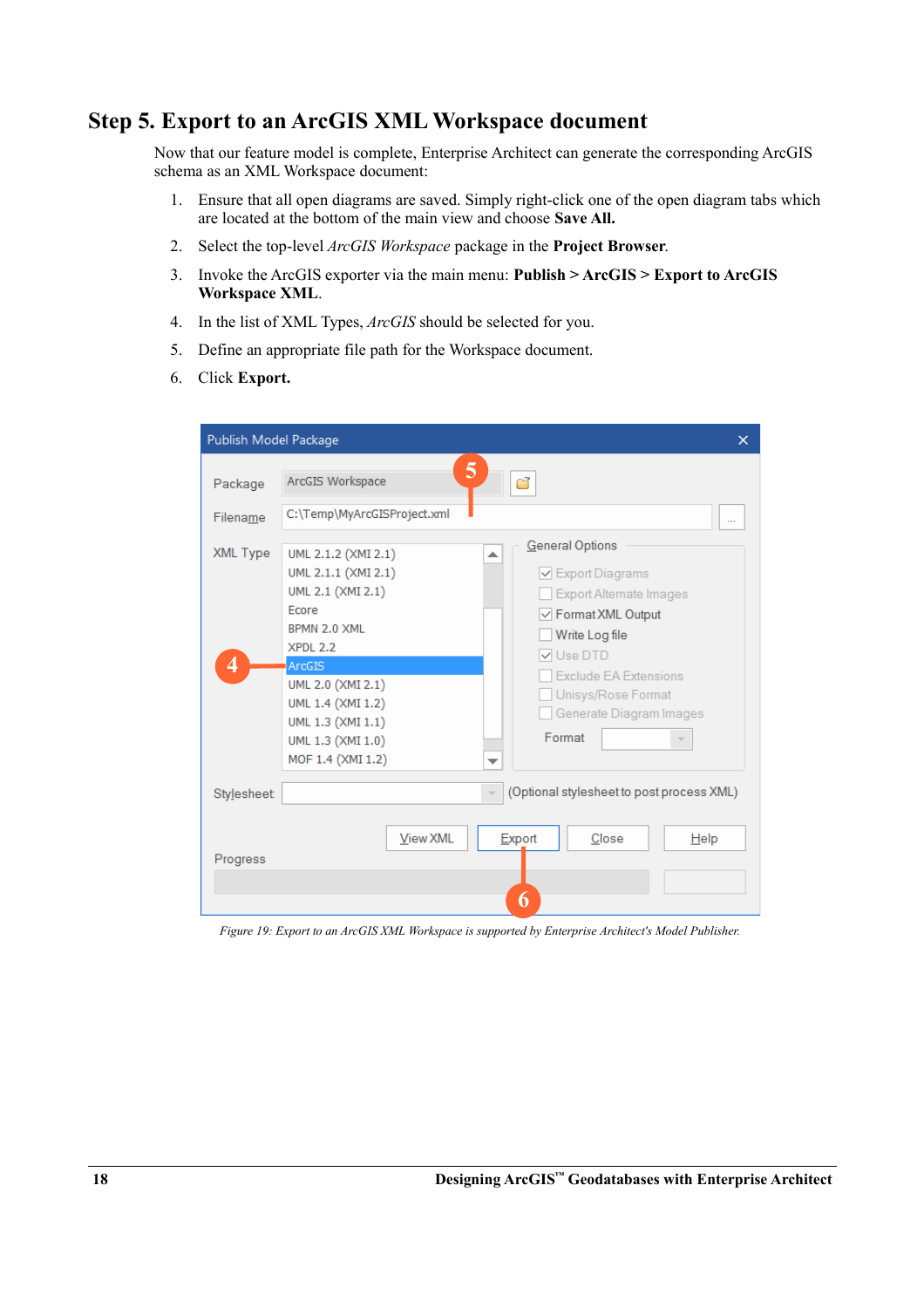## **Step 6. Import the XML Workspace document to ArcCatalog**

- 1. Open **ArcCatalog** and create a new geodatabase.
- 2. Right-click the geodatabase in the **Catalog Tree**. **Choose Import > XML Workspace Document**.



*Figure 20: The schema import utility in ArcCatalog.*

- 3. Choose the **Schema Only** option and select the file path of your generated schema.
- 4. Click **Next**. You will be presented with a summary of the proposed import.

| <b>Import XML Workspace Document</b><br>Name conflicts are displayed in red. To change a suggested name, type a new name in the Target<br>Name column. If importing into a file or ArcSDE geodatabase, you can choose a configuration keyword<br>from the Config Keyword drop-down list. |              |              |                 |  |  |
|------------------------------------------------------------------------------------------------------------------------------------------------------------------------------------------------------------------------------------------------------------------------------------------|--------------|--------------|-----------------|--|--|
| Config. Keyword<br>Source Name<br><b>Target Name</b><br><b>Type</b>                                                                                                                                                                                                                      |              |              |                 |  |  |
| <b>Feature dataset</b><br><b>Features</b><br><b>Features</b>                                                                                                                                                                                                                             |              |              |                 |  |  |
| Feature class                                                                                                                                                                                                                                                                            | House        | House        | <b>DEFAULTS</b> |  |  |
| Table                                                                                                                                                                                                                                                                                    | SmartMeter   | SmartMeter   | <b>DEFAULTS</b> |  |  |
| Relationship class                                                                                                                                                                                                                                                                       | HouseToMeter | HouseToMeter | <b>DEFAULTS</b> |  |  |
|                                                                                                                                                                                                                                                                                          |              |              |                 |  |  |

*Figure 21: The import summary should contain all modeled Feature Types and Tables.*

#### 5. Click **Finish.**

6. The imported schema should be shown in the **Catalog Tree**: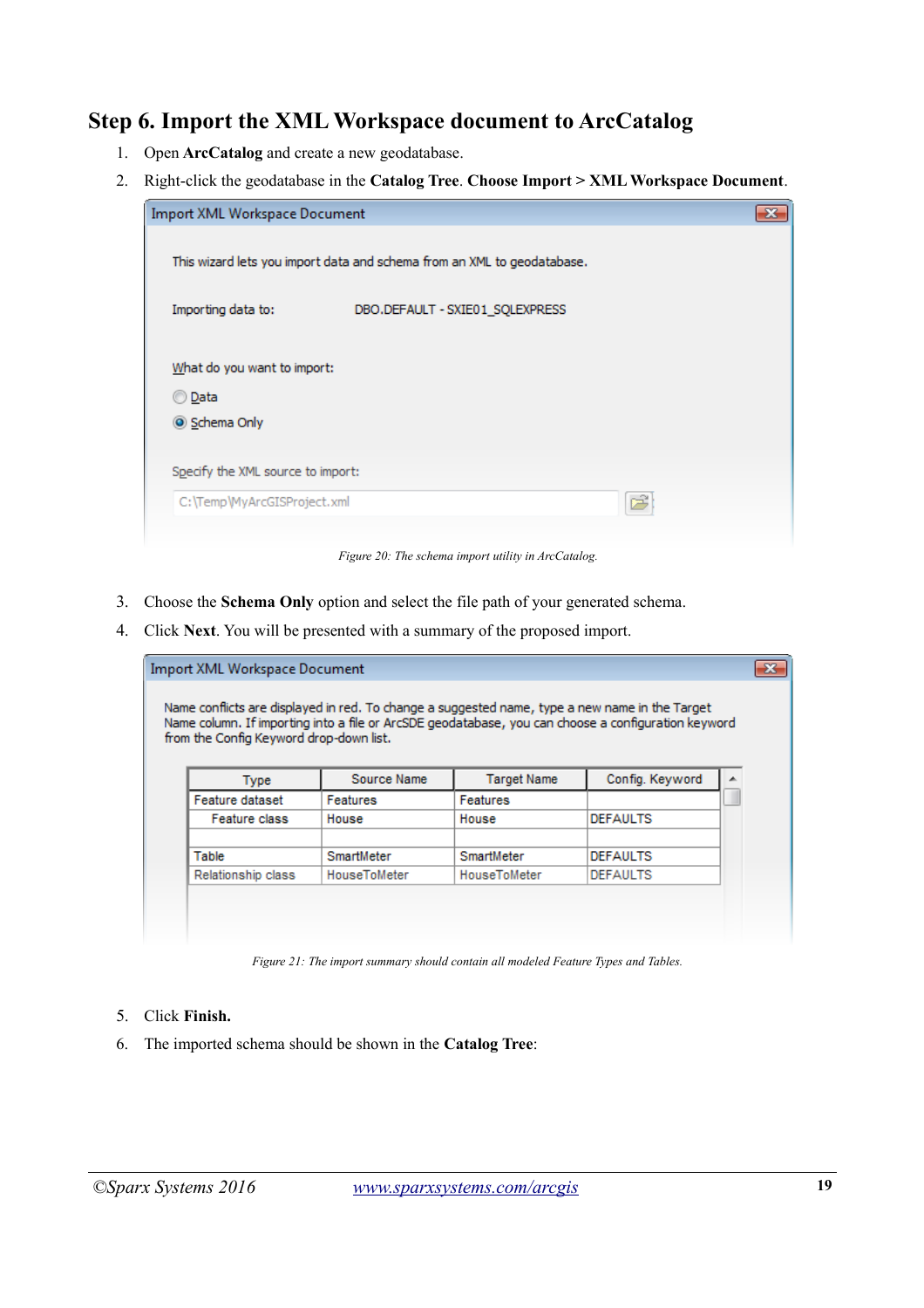

*Figure 22: ArcCatalog's Catalog Tree showing the import Smart Meter schema.*

7. Viewing the Table Properties, reveals the modeled custom field "HOUSEID".

| <b>Table Properties</b>                                            |               |                          |  |  |
|--------------------------------------------------------------------|---------------|--------------------------|--|--|
| Fields<br><b>Editor Tracking</b><br>General<br>Indexes<br>Subtypes | Relationships |                          |  |  |
| <b>Field Name</b>                                                  | Data Type     |                          |  |  |
| <b>OBJECTID</b>                                                    | Object ID     |                          |  |  |
| <b>HOUSEID</b>                                                     | Long Integer  |                          |  |  |
|                                                                    |               |                          |  |  |
|                                                                    |               |                          |  |  |
|                                                                    |               |                          |  |  |
|                                                                    |               |                          |  |  |
|                                                                    |               |                          |  |  |
|                                                                    |               |                          |  |  |
|                                                                    |               |                          |  |  |
|                                                                    |               |                          |  |  |
|                                                                    |               |                          |  |  |
|                                                                    |               | $\overline{\phantom{a}}$ |  |  |

*Figure 23: The custom HOUSEID field represented in ArcCatalog.*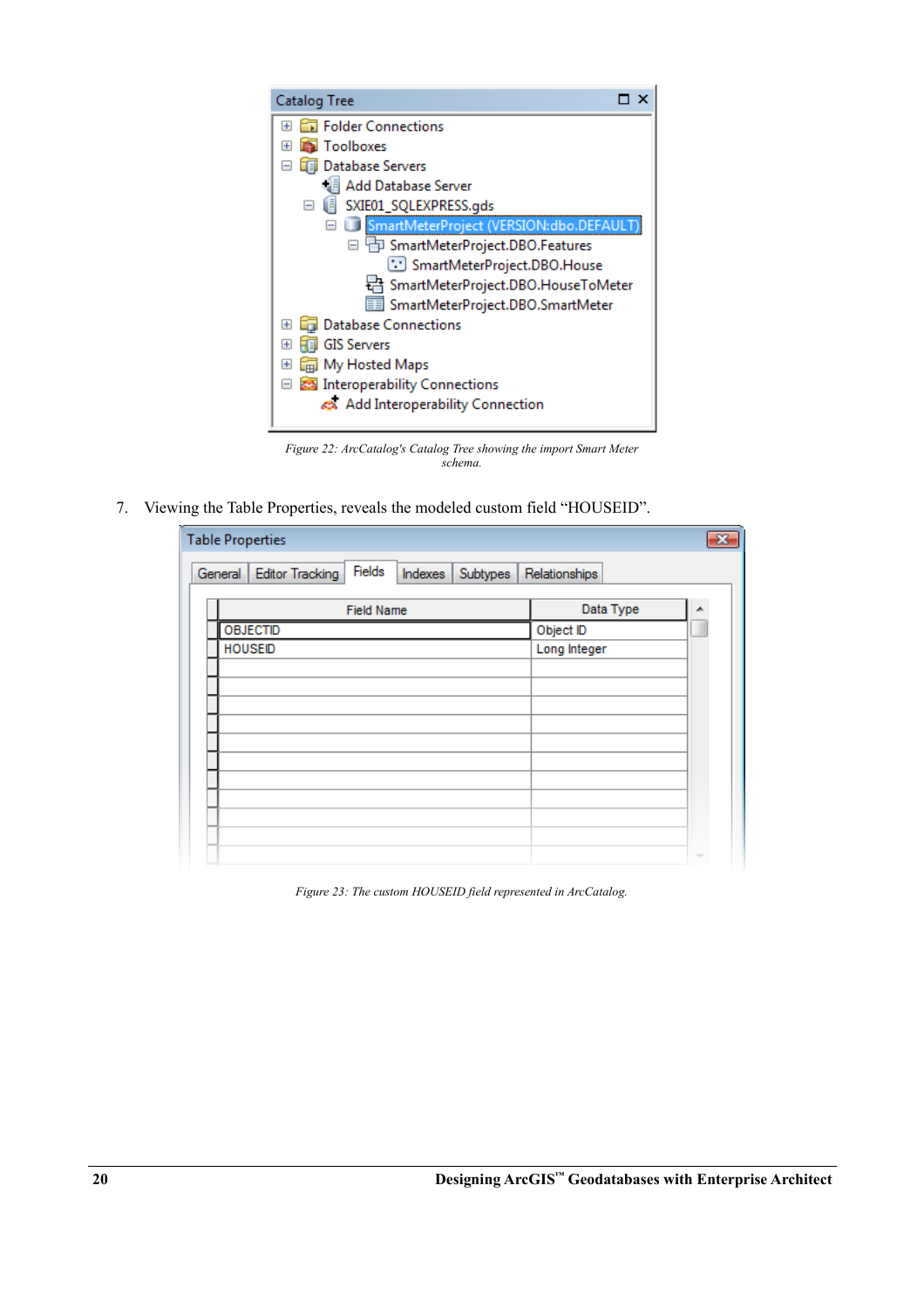### **Summary**

In this tutorial, we have modeled a very simple geodatabase consisting of a single Feature Class and a related Table. The Model Pattern for ArcGIS provided a starting structure within which we could model specific ArcGIS concepts. After defining the feature model, it was necessary to configure a Spatial Reference element before generating a valid ArcGIS schema in the form of an XML Workspace document. The final step was to import the generated schema using ArcCatalog's Workspace import wizard.

## **Learn More**

We have briefly presented how to model a geodatabase from scratch using the UML and Enterprise Architect. One of the key benefits of doing this, however, is the ability to link the geodatabase model to other elements in our modeled system or enterprise architecture. Furthermore, the ArcGIS toolset in Enterprise Architect provides the ability to reverse engineer existing geodatabases into UML models – facilitating better understanding of legacy systems. Both of these topics are discussed in our **free,** online ArcGIS webinar series, available at: [www.sparxsystems.com/webinars.](http://www.sparxsystems.com/webinars)

Experienced spatial architects, who create large-scale geodatabase designs will appreciate the webinar session entitled *Modeling Techniques for Large-Scale ArcGIS Geodatabases*.

Our webinar series also includes a session dedicated to helping existing users of Visio CASE tools migrate geodatabase models to Enterprise Architect. You can learn more about importing ArcInfo models from Visio, and access the webinar recording from: [www.sparxsystems.com/arcgis/visio.](http://www.sparxsystems.com/arcgis/visio)

For a complete list of Sparx Systems' modeling resources for ArcGIS, please visit:  [www.sparxsystems.com/arcgis.](http://www.sparxsystems.com/arcgis)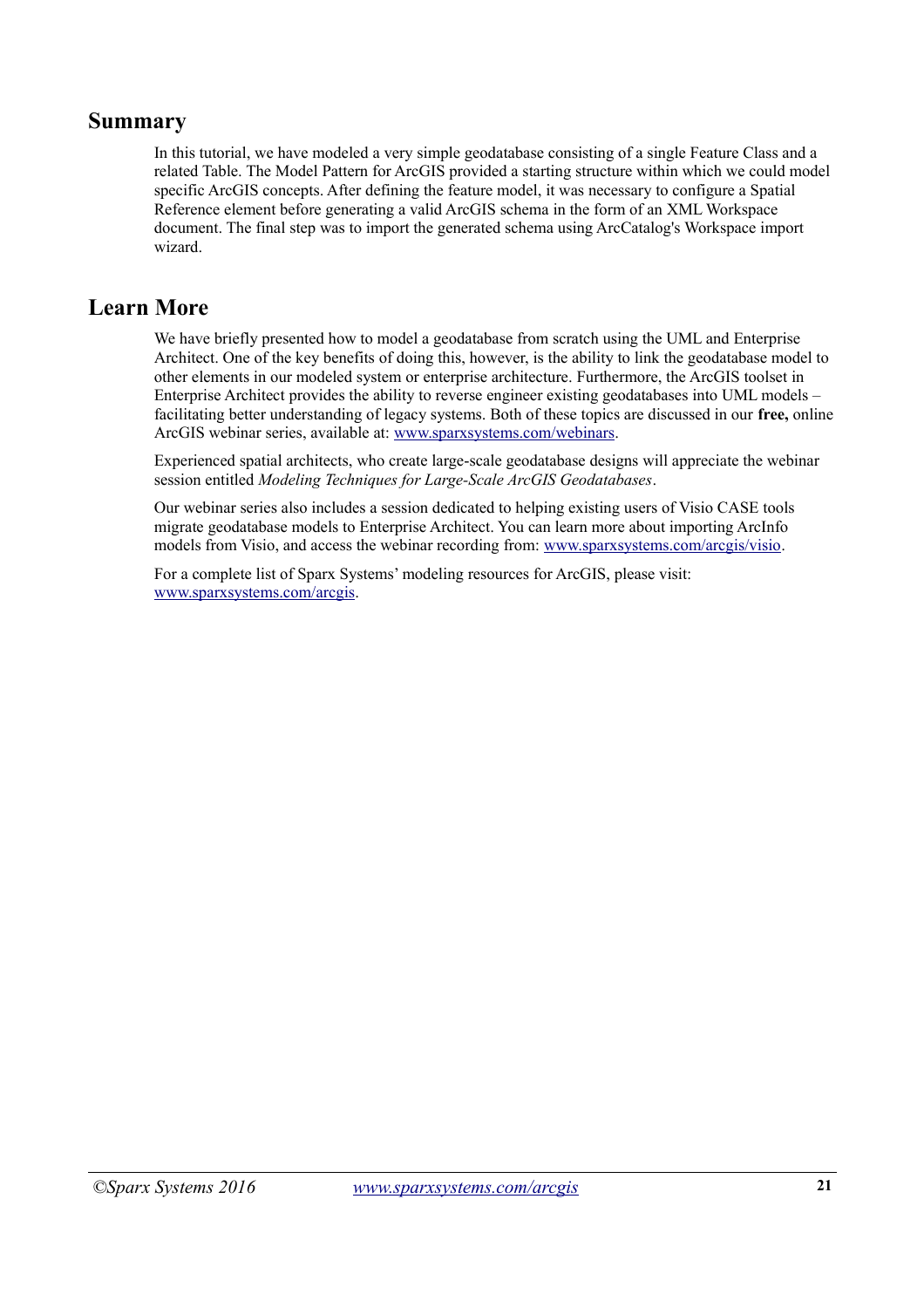## **Appendix A: Relating ArcGIS concepts to The UML notation**

This appendix describes how Enterprise Architect translates ArcGIS concepts, such as Feature Types and Datasets, to UML elements, such as Classes and Packages. [Table 1](#page-21-0) lists ArcGIS concepts that correspond to UML elements or connectors. [Table 2](#page-22-0) lists ArcGIS properties that map to element or connector properties, such as a Class Name or Association Role.

Most ArcGIS-specific schema properties, such as *OIDFieldName*, do not have a direct mapping to UML element properties. Instead, these are captured by UML Tagged Values, which form part of Enterprise Architect's UML Profile for ArcGIS. Therefore, a Point is represented as a stereotyped UML Class with a Tagged Value named *OIDFieldName* having a value that specifies the relevant field. The following tables focus on information items not already captured by ArcGIS-specific tagged values.

| <b>ArcGIS Concept</b>                               | <b>UML Equivalent</b>                 | <b>Stereotype</b>                    |
|-----------------------------------------------------|---------------------------------------|--------------------------------------|
| ArcGIS Workspace                                    | Package                               | <b>ArcGIS</b>                        |
| <b>Feature Dataset</b>                              | Package                               | FeatureDataset                       |
| Raster Dataset                                      | Package                               | <b>RasterDataset</b>                 |
| <b>Geometric Network</b>                            | Package                               | <b>GeometricNetwork</b>              |
| Topology                                            | Package                               | Topology                             |
| <b>Feature Class</b>                                | Class                                 | Point, Polyline, Polygon, Multipatch |
| Subtype                                             | <b>Class and Generalization</b>       | SubtypeClass and Subtype             |
| Raster Catalog                                      | Class                                 | RasterCatalog                        |
| Raster Band                                         | Class                                 | RasterBand                           |
| Table (Object Class)                                | Class                                 | ObjectClass                          |
| Coded Value Domain                                  | Class                                 | CodedValueDomain                     |
| Range Domain                                        | Class                                 | RangeDomain                          |
| <b>Spatial Reference</b><br>(Coordinate System etc) | Class                                 | SpatialReference                     |
| Field                                               | Attribute                             | Field                                |
| Subtype Field                                       | Attribute                             | SubtypeField                         |
| Domain Coded Value                                  | Attribute                             | <b>DomainCodedValue</b>              |
| Attribute Index                                     | Attribute                             | AttributeIndex                       |
| Spatial Index                                       | Attribute                             | SpatialIndex                         |
| <b>Relationship Class</b>                           | <b>Association: Association Class</b> | RelationshipClass                    |
| Relationship Rule                                   | Association                           | RelationshipRule                     |
| <b>Connectivity Rule</b>                            | Association; n-ary Association        | ConnectivityRule                     |

<span id="page-21-0"></span>*Table 1: ArcGIS concepts that are represented as UML elements or connectors in Enterprise Architect*

**Note:** Abstract classes are supported by Enterprise Architect's profile, even though there is no direct ArcGIS equivalent. See Appendix E for more information.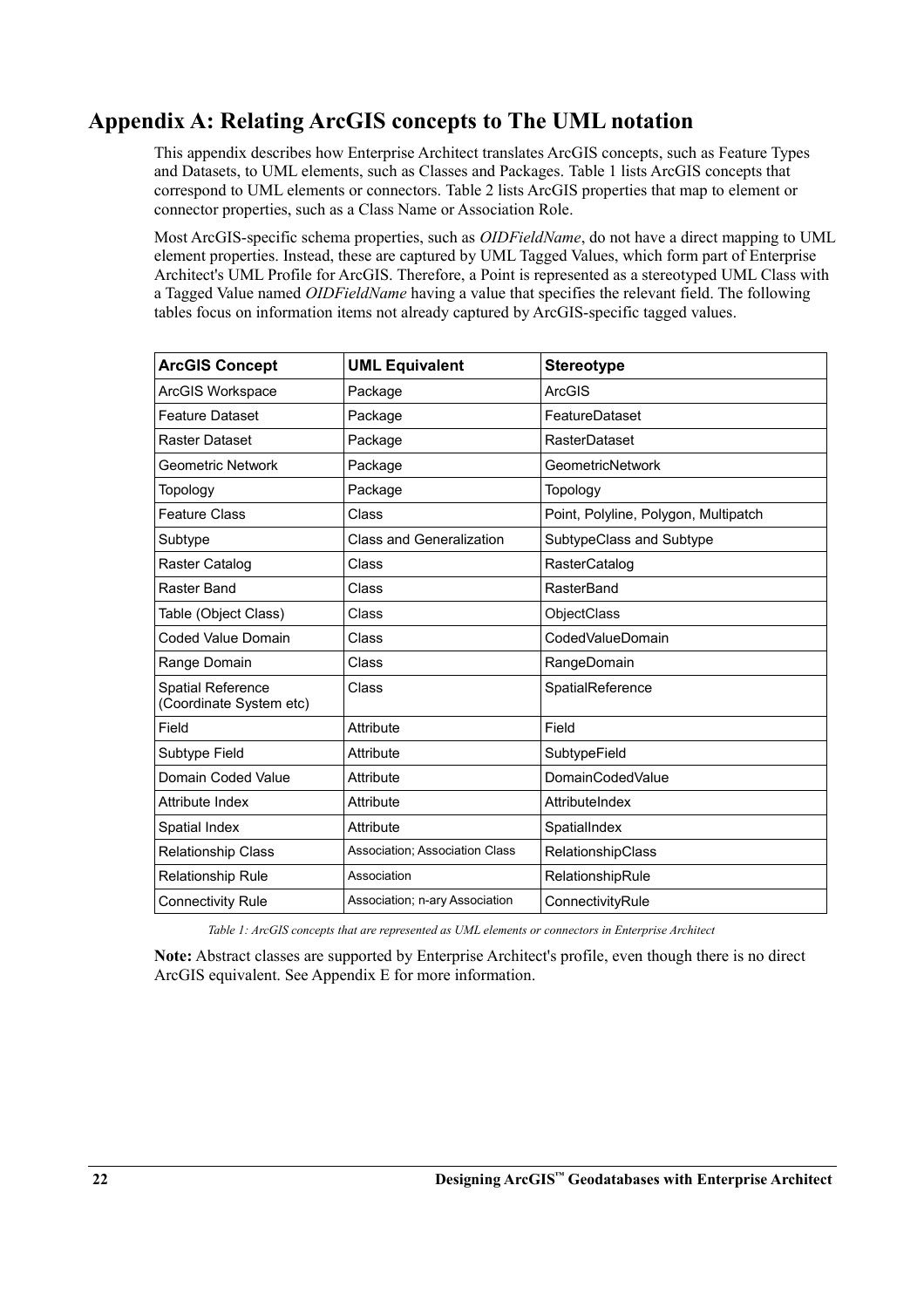| <b>ArcGIS Schema Property</b>              | <b>UML Field</b>                                                                                                                                                                                                                                           |
|--------------------------------------------|------------------------------------------------------------------------------------------------------------------------------------------------------------------------------------------------------------------------------------------------------------|
| <b>Feature Dataset Name</b>                | Package Name                                                                                                                                                                                                                                               |
| Feature Class or Table Name                | Class Name                                                                                                                                                                                                                                                 |
| Feature, Table or Relationship Class Alias | Class Alias, Association Alias                                                                                                                                                                                                                             |
| <b>Relationship Class Name</b>             | <b>Association Name</b>                                                                                                                                                                                                                                    |
| Relationship Class Cardinality             | Association Source and Target Role Multiplicity                                                                                                                                                                                                            |
| Relationship Class Backward Path Label     | <b>Association Target Role</b>                                                                                                                                                                                                                             |
| Relationship Class Forward Path Label      | <b>Association Source Role</b>                                                                                                                                                                                                                             |
| Relationship Class Notification            | Association Direction:<br>$esriRelNotificationBackward: Destination \rightarrow Source$<br>esriRelNotificationBoth:<br><b>Bi-Directional</b><br>esriRelNotificationForward:<br>Source $\rightarrow$ Destination<br>esriRelNotificationNone:<br>Unspecified |
| Field Type                                 | Attribute Type                                                                                                                                                                                                                                             |
| (Domain Coded Value) Code                  | Attribute Initial Value                                                                                                                                                                                                                                    |

<span id="page-22-0"></span>*Table 2: ArcGIS schema properties represented as element properties in Enterprise Architect*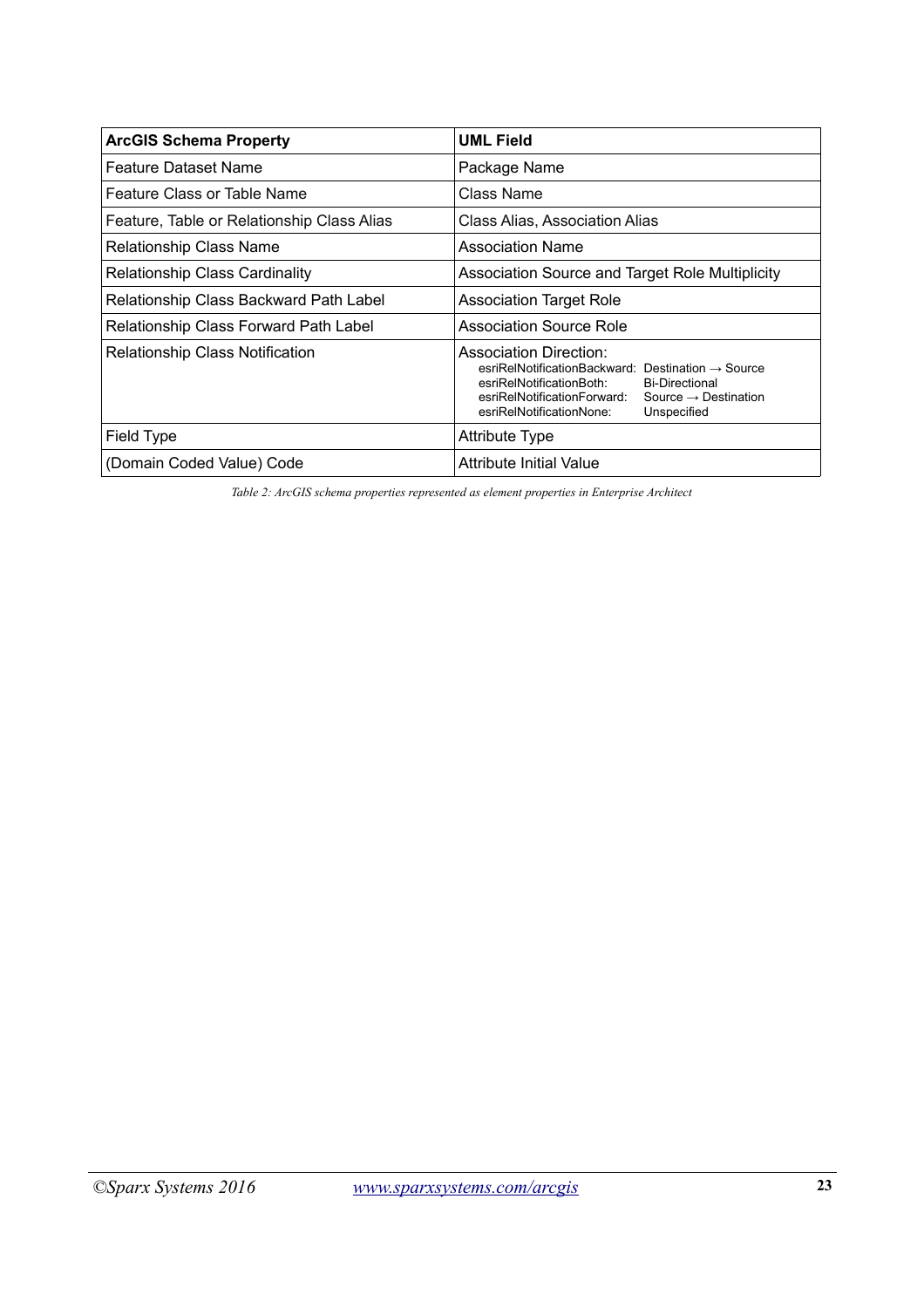## **Appendix B: Creating custom indexes**

Setting Indexes on Features Classes and Tables can help to improve performance of a geodatabase. Enterprise Architect supports modeling of Spatial and Attribute Indexes for ArcGIS, using stereotyped UML Attributes.

When you create a new Feature Class or Table, Enterprise Architect creates an Attribute Index that refers to the element's *OBJECTID* field by default. In the case of Feature Classes, a Spatial Index is also created that refers to the *Shape* field. You may modify or delete these Indexes and you may add your own custom Indexes.

You model a custom Attribute Index on a Feature Class or Table as follows:

- 1. From the ArcGIS toolbox, drag and drop an **Attribute Index** onto the desired Feature Class or Table element.
- 2. You will be prompted to enter a Name and Type.
- 3. Name the Index and clear the *Type* field. Click **OK**.
- 4. Right-click the class element and choose **Features & Properties > Attributes** from the context menu. Select the Index from the list of attributes.
- 5. Click on the Tagged Values tab.
- 6. Adjust the values of *IsAscending* and *IsUnique* as appropriate.
- 7. **Select the Index fields:** Click the ellipsis button in the *Fields* Tagged Value. Navigate to the attributes of this class. Select one or more of the UML attributes (ArcGIS fields). Click **OK**.
- 8. Click Save, then Close.

You model Spatial Indexes using a similar process with the *SpatialIndex* stereotype.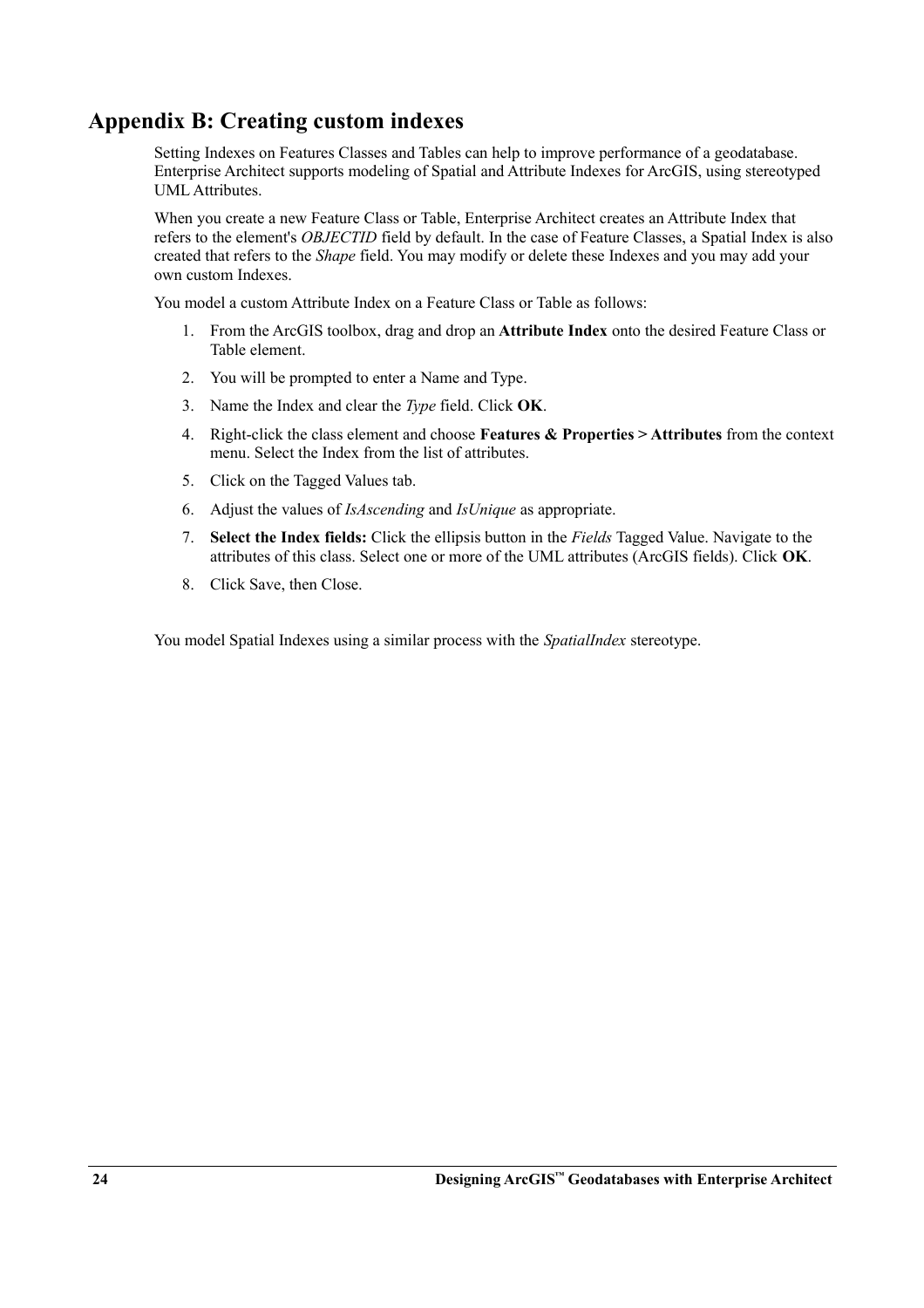## **Appendix C: Modeling coded value domains and range domains**

Coded Value Domains and Range Domains can be modeled as UML Classes using the ArcGIS profile.

To create a Coded Value Domain:

- 1. Open the *Domains* diagram under the package named *Domains*.
- 2. Drag and drop a *Coded Value Domain* stereotype from the ArcGIS toolbox onto the diagram.
- 3. Enterprise Architect creates a class with stereotype *Coded Value Domain*. It has attributes that define the Field Type, Merge Policy and Split Policy, and it has a sample coded value.
- 4. **Name the Coded Value Domain:** Open the properties of the class and rename the element appropriately using the Name field.
- 5. **Specify the Field Type:** Click the **Details** tab, then the **Attributes** button to invoke the **Attributes** dialog. Select the *FieldType* attribute and specify an appropriate esri type in the Initial **Value** field.
- 6. **Specify the Split and Merge policies:** Select *SplitPolicy* and type an appropriate policy into the **Initial Value** field. Do likewise for the *MergePolicy* attribute.
- 7. **Add Coded Values:** Use the ArcGIS toolbox to drag and drop the *Domain Coded Value* stereotype onto the *Coded Value Domain* element for as many coded values as are required. This creates a set of UML Attributes on the element, each representing an allowed value.

When prompted for a name and type, enter the appropriate name for the coded value and clear the **Type** field. (The type is preset for each coded value by the *FieldType* attribute.) Edit the **Initial Value** field for each of these Attributes to specify an appropriate value.

[Figure 24](#page-24-0) shows an example of a Coded Value Domain element for a Pipe System.

You create Range Domains by using the *Range Domain* stereotype and a similar process as above, specifying appropriate **Initial Values** for the additional *MinValue* and *MaxValue* attributes.



<span id="page-24-0"></span>*Figure 24: Coded Value Domains are modeled as UML classes. Coded Values are defined by UML Attributes.*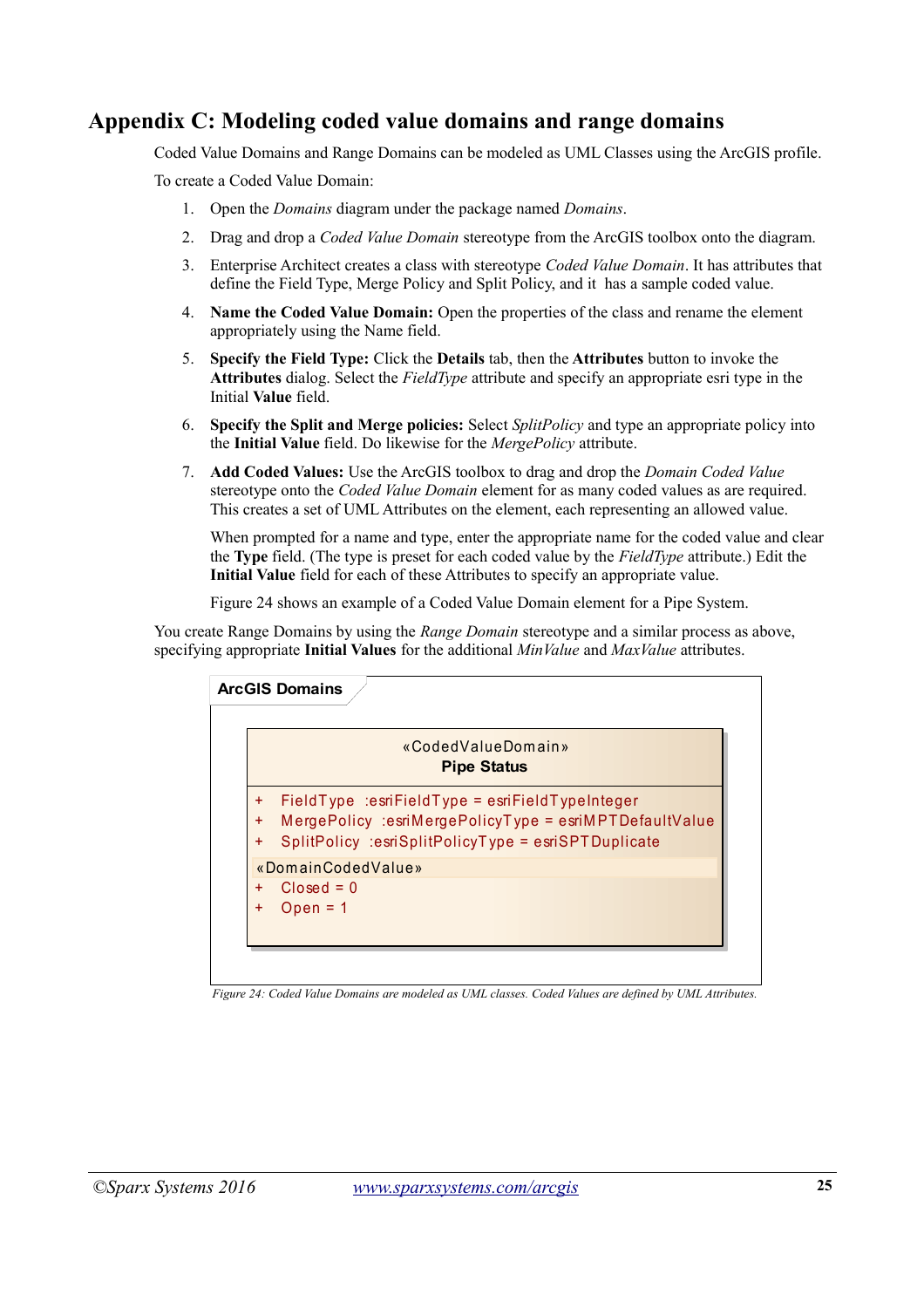## **Appendix D: Modeling subtypes**

ArcGIS subtypes are modeled as stereotyped UML Classes with a Generalization connector to the parent Feature Class. Each subtype contains a subset of the fields from the parent Feature Class. It is uniquely identified among other subtypes of its parent Class by a subtype code. To model subtypes using the ArcGIS Profile:

- 1. Create an ArcGIS diagram and drop the parent Feature Class onto it.
- 2. **Create a subtype field in the parent:** A parent Feature Class must have a field we'll call it *SubtypeCode –* that uniquely identifies its subtypes. To create this field, drag and drop the *SubtypeField* stereotype from the ArcGIS toolbox onto the parent. Name it *SubtypeCode,* or some other meaningful name, and set the **Type** to *esriFieldTypeInteger.*



*Figure 25: A SubtypeField is defined in the parent Feature class*

- 3. **Create a Subtype Class:** Drag and drop the *Subtype* stereotype from the ArcGIS toolbox onto the diagram. Name the class appropriately.
- 4. **Assign a unique subtype code:** Each Subtype has an ArcGIS property (UML Tagged Value) called SubtypeCode that specifies its numeric identifier. You need to assign the SubtypeCode a non-negative integer value that will be unique among subtypes of this Feature Class. To do so, edit the *Subtype* properties and change the value of the ArcGIS property, *SubtypeCode*. Note: The SubtypeCode property is initially -1, indicating that a unique ID is not yet assigned.



*Figure 26: A Subtype is identified by its SubtypeCode.*

Alternatively, you could duplicate the SubtypeCode attribute from the parent in each of the Subtypes and assign a unique **Initial Value** for each. This is supported to match an approach used in older CASE tools and is equivalent to using the above SubtypeCode property.

5. **Create Subtype fields:** You can quickly populate a Subtype's fields by copying them from the parent Feature Class. Use the Project Browser to select fields from the parent class and drag them onto the Subtype in the diagram. Now modify the types of the copied fields by editing the UML Attribute properties. Either select a Coded Value Domain (click the ellipsis button next to the **Type** field and navigate to the *Domains* package) or choose a datatype from the droplist.

Note: Each field name in a Subtype must match one of the fields in the parent Feature Class.

- 6. **Assign a default value for each Subtype Field:** Edit the UML Attribute properties for the Subtype Fields and assign an appropriate **Initial Value**.
- 7. Repeat steps 3-6 for each Subtype that you require.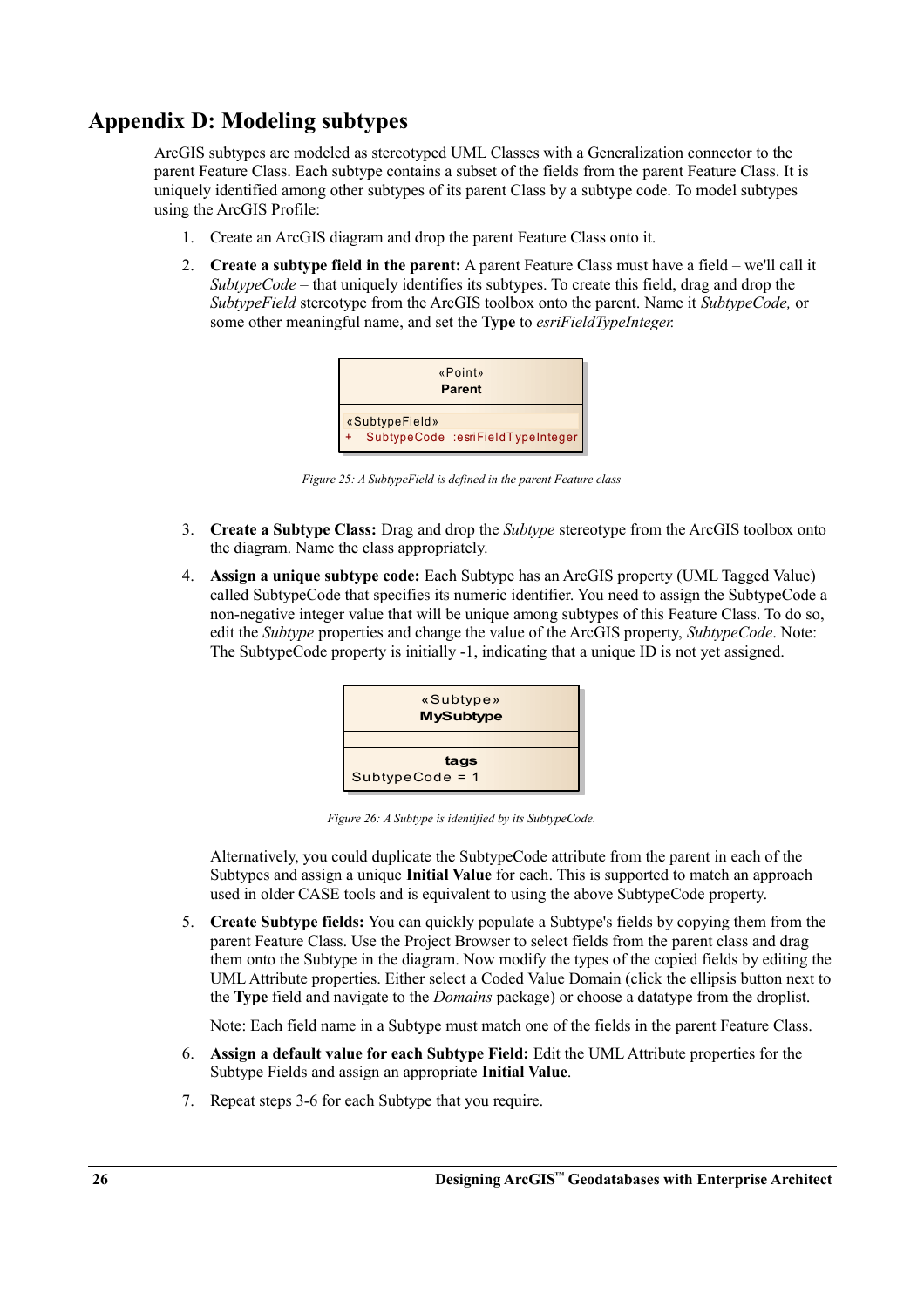- 8. **Relate Subtype to the parent Feature Class:** For each Subtype, click the *Subtype* relationship on the ArcGIS toolbox and drag from the Subtype to the Feature Class. Alternatively, drag the QuickLinker between classes to create the relationships.
- 9. **Assign the default Subtype:** Edit the properties of the parent Feature Class and set the **Initial Value** to one of the SubtypeCode values.

[Figure 27](#page-26-0) shows a simple model of a Feature Class, named *House*, with subtypes *Weatherboard* and *Brick*. The *SubtypeCode* value uniquely identifies the subtypes. The *Material* attribute is typed by an existing Coded Value Domain, *BuildingMaterial,* which must be compatible with esriFieldTypeInteger. In this hypothetical example, we arbitrarily decided that the *LotNumber* field is not relevant to either of these subtypes and therefore omitted it from their defining classes.



<span id="page-26-0"></span>*Figure 27: Subtypes are related to the parent Feature Class via UML Generalizations. They contain a subset of the fields in the parent Feature Class. The SubtypeCode must be unique across all subtypes of a given Feature Class.*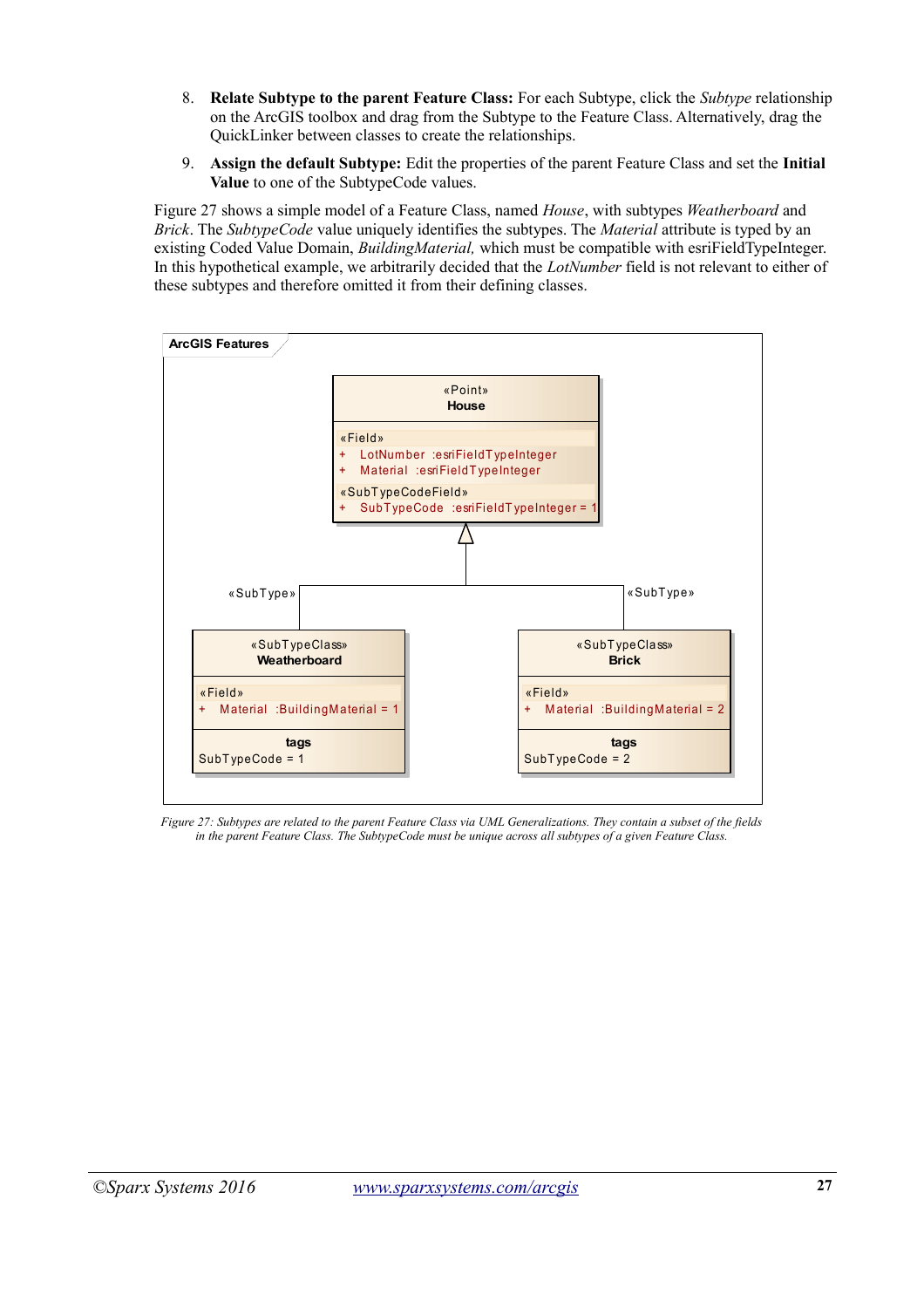## **Appendix E: Modeling abstract classes**

One of the fundamental benefits of modeling is that it helps you to manage complexity through multiple levels of abstraction. When designing a geodatabase schema, this applies when several features share the same underlying concepts and may therefore have fields in common. Rather than duplicate those fields in each feature class, you may group them into one or more abstract classes and use UML inheritance to simplify the overall model. The ArcGIS Toolbox includes a UML class, labeled *Abstract Class*, for this purpose.

When you model an *Abstract Class* using the ArcGIS toolbox, Enterprise Architect creates a non-stereotyped UML class with the Abstract property set. Feature Classes that inherit from this class gain all its fields. Thus, when you export the model to an ArcGIS schema file, inherited attributes from the Abstract class are duplicated in each descendant class. (Since there is no equivalent Abstract Class concept in the geodatabase however, the reverse process does not occur when importing an ArcGIS Workspace document.)

The example below shows the effect of an Abstract class on the schema:



Multiple *levels* of abstraction are supported by the schema exporter. Thus an Abstract class may inherit from another Abstract Class. Furthermore, *multiple inheritance* is supported. This means a Feature Class can directly inherit from multiple (sibling) Abstract classes.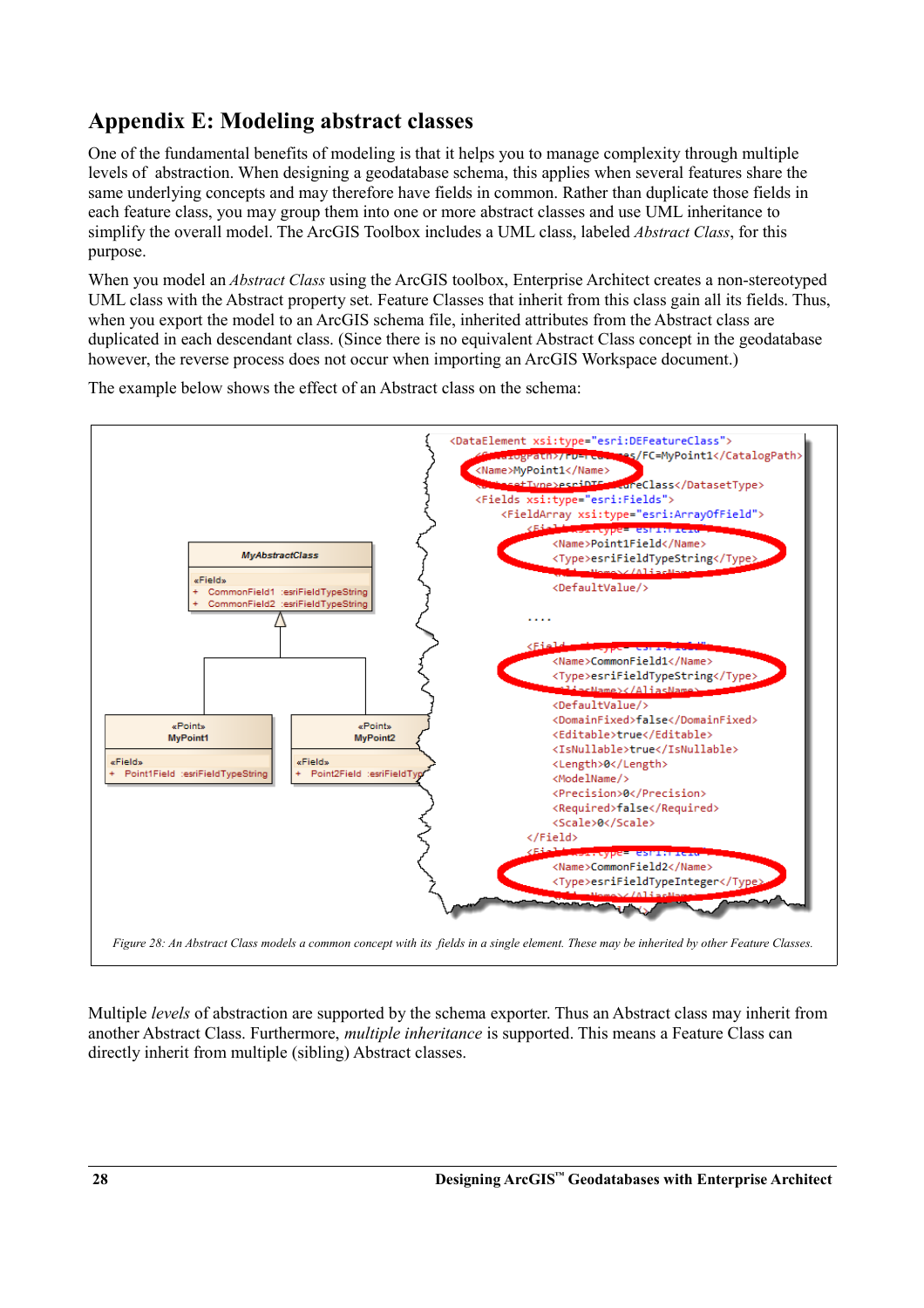## **Appendix F: Customizing "system-level" ArcGIS fields in the model**

When you create a Feature Class element using the ArcGIS toolbox, Enterprise Architect automatically creates UML attributes for you that represent the OBJECTID and Shape fields. These attributes have the stereotype "Required Field". Corresponding indexes are also added as stereotyped UML attributes. Similarly, when you create a Table element, an OBJECTID field is added with a corresponding index. Although these "system-level" ArcGIS fields are not shown on diagrams by default, you can edit and display them.

Feature Classes and Tables have an ArcGIS property called *OIDFieldName*, the value of which determines the field that contains the OBJECTID information. By default, *OIDFieldName* points to the OBJECTID UML attribute that is created for you. You can however, reassign the value of *OIDFieldName* property to another field if required. This might be useful if you had to recreate the OBJECTID field, perhaps after having imported model elements from another tool.

To reassign the *OIDFieldName* value:

- 1 Open the ArcGIS properties for the Feature Class or Table element.
- 2 Select the *OIDFieldName* property.
- 3 Click the ellipsis button. This opens a browser window for the Tagged Value. Navigate to the appropriate element and expand its contents. Choose the appropriate attribute.



*Figure 29: OIDFieldName refers to one of the feature type's attributes.*

4 Click **OK**.

Reassigning the Shape field of a Feature Class involves a similar process:

- 1. Open the ArcGIS properties of the Feature Class.
- 2. Select the *ShapeFieldName* property*.*
- 3. Click the ellipsis button. Navigate to the Feature Class and expand its contents. Choose the appropriate Shape attribute.
- 4. Click **OK**.

#### Displaying System-level ArcGIS fields on diagrams:

You can control whether the various required fields and indexes are displayed on diagrams. By default, when you create a new ArcGIS element, Enterprise Architect hides fields that are stereotyped with: RequiredField, AttributeIndex or SpatialIndex. This is accomplished via a built-in [element display](http://www.sparxsystems.com/enterprise_architect_user_guide/9.2/modeling_basics/setfeaturevisibility.html)  [option](http://www.sparxsystems.com/enterprise_architect_user_guide/9.2/modeling_basics/setfeaturevisibility.html) that lets users suppress UML attributes and operations with specified stereotypes.